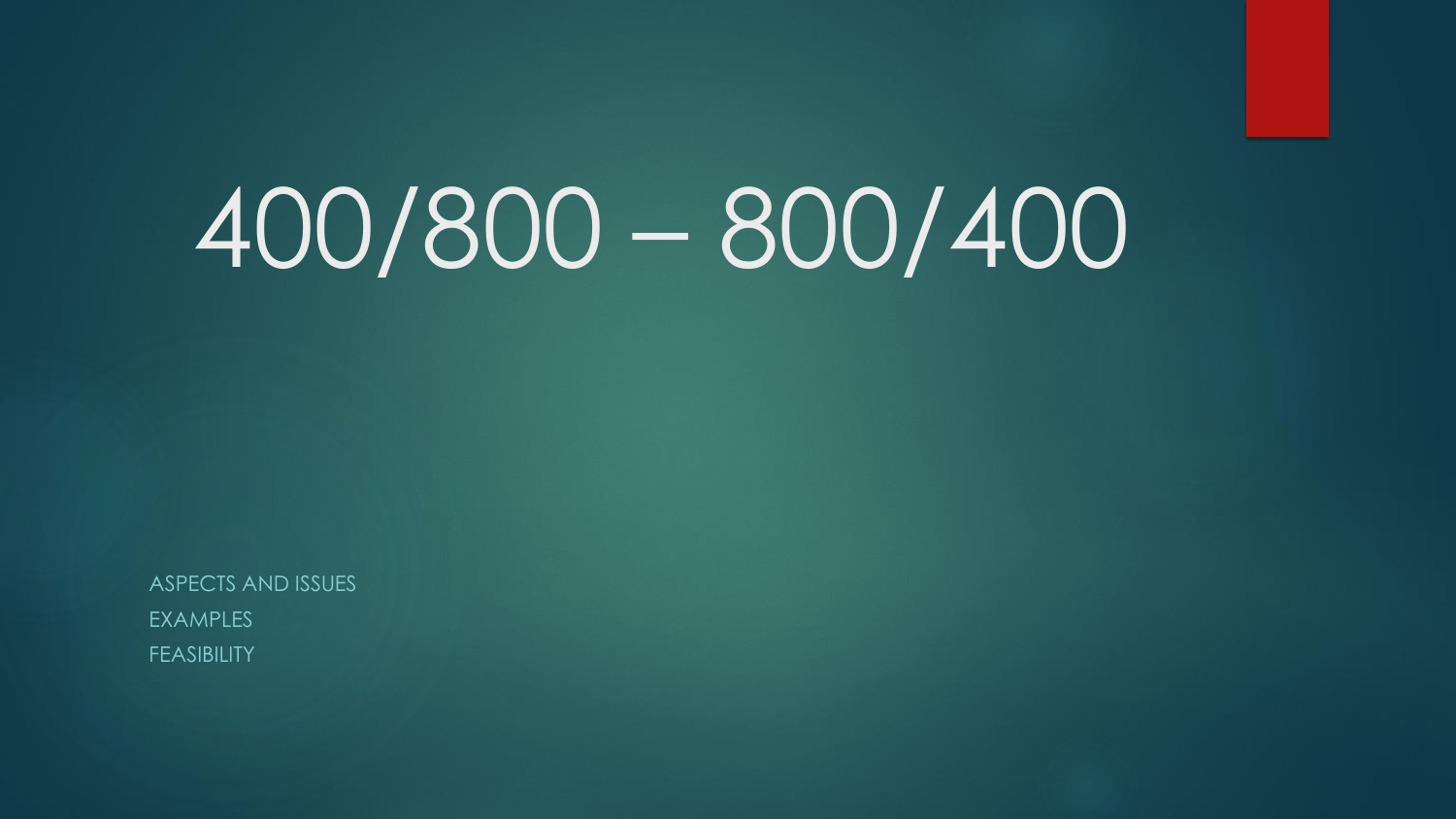TOP LEVEL 800m RUNNING REQUIRES THE ATHLETE TO HAVE GOOD SPEED. MALE TIMES OF 1.45 AND FEMALE TIMES OF 1.58 GENERALLY NEED THE ABILITY TO RUN RELAXED IN THE 1ST LAP AT 4 SECS+ OVER THEIR BEST 400m TIME. THEREFORE THE MALE SHOULD BE A 47.0 RUNNER AND THE FEMALE A 54.0 RUNNER TO GIVE THEM BEST CHANCE. IN REALITY EVEN BETTER TIMES ARE DESIRABLE IF THE 400m ATHLETE WISHES TO STEP UP.

AN ATHLETE COMING FROM 400m GENERALLY DOES NOT YET HAVE THE AEROBIC SYSTEM TO OPERATE EFFICIENTLY IN THE 4 SECOND RANGE. THUS THEY NEED TO MAINTAIN THEIR 400m SPEED WHILST TRYING TO GAIN THE ANAEROBIC/LACTIC STRENGTH COMPETE AT 800m. TECHNIQUE AND RELAXED RHYTHM ARE ALSO A MAJOR REQUIREMENT AND NEED TO BE WORKED ON. THE ATHLETE ALSO NEEDS THE STRONG DESIRE TO MOVE UP.

HISTORY SUGGESTS THAT ESPECIALLY WITH FEMALE ATHLETES, THERE IS EVIDENCE THAT THE SUITABLE 400m ATHLETE MAY MAKE A SUCCESSFUL TRANSITION TO 800m. CURRENTLY THERE HAVE BEEN 7 AUSTRALIAN ATHLETES THAT HAVE BEEN TIMED UNDER 2 MINUTES.

CHARLENE RENDINA TAMSIN LEWIS JUDY POLLOCK MARGARET CROWLEY MADELEINE PAPE

SUSAN ANDREWS CATRIONA BISSET

OF THESE ATHLETES ARGUABLY 5 ARE ATHLETES WHO WERE INITIALLY 400m ATHLETES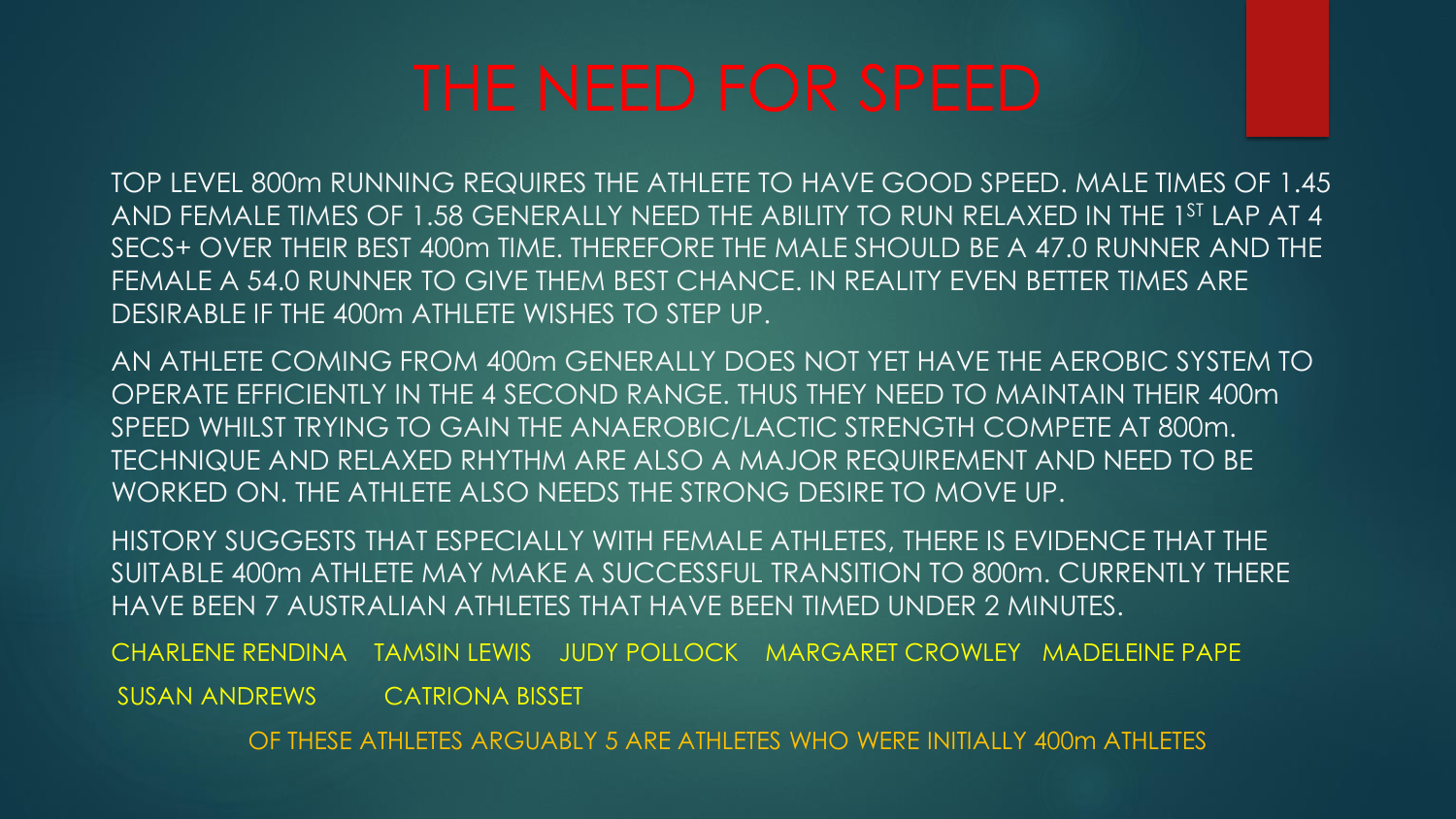# 400M - 800m – 400m

CAREFUL SELECTION MUST BE MADE AS CERTAINLY NOT ALL 400m ATHLETES WILL SUCCESSFULLY MAKE THE TRANSITION. IT REQUIRES THE RIGHT BLEND OF TECHNIQUE, RELAXATION, ABILITY TO TOLERATE INTENSITY AND VOLUME AND VERY IMPORTANTLY THE MENTAL STRENGTH TO COPE WITH THE TRAINING AND COMPETITION DEMANDS.

CAREFUL INTRODUCTION OF GREATER AEROBIC LOADS IS A FEATURE OF SUCCESSFUL TRANSITION. HOWEVER, WE ARE NOT TRYING TO TURN A SPRINTER INTO A LONG DISTANCE RUNNER.

MUCH OF THE TRANSITION TRAINING IS AN INCREASE OF VOLUME OF TRACK SESSIONS AND A PROGRESSIVE SHORTENING OF RECOVERY BETWEEN REPS AND SETS.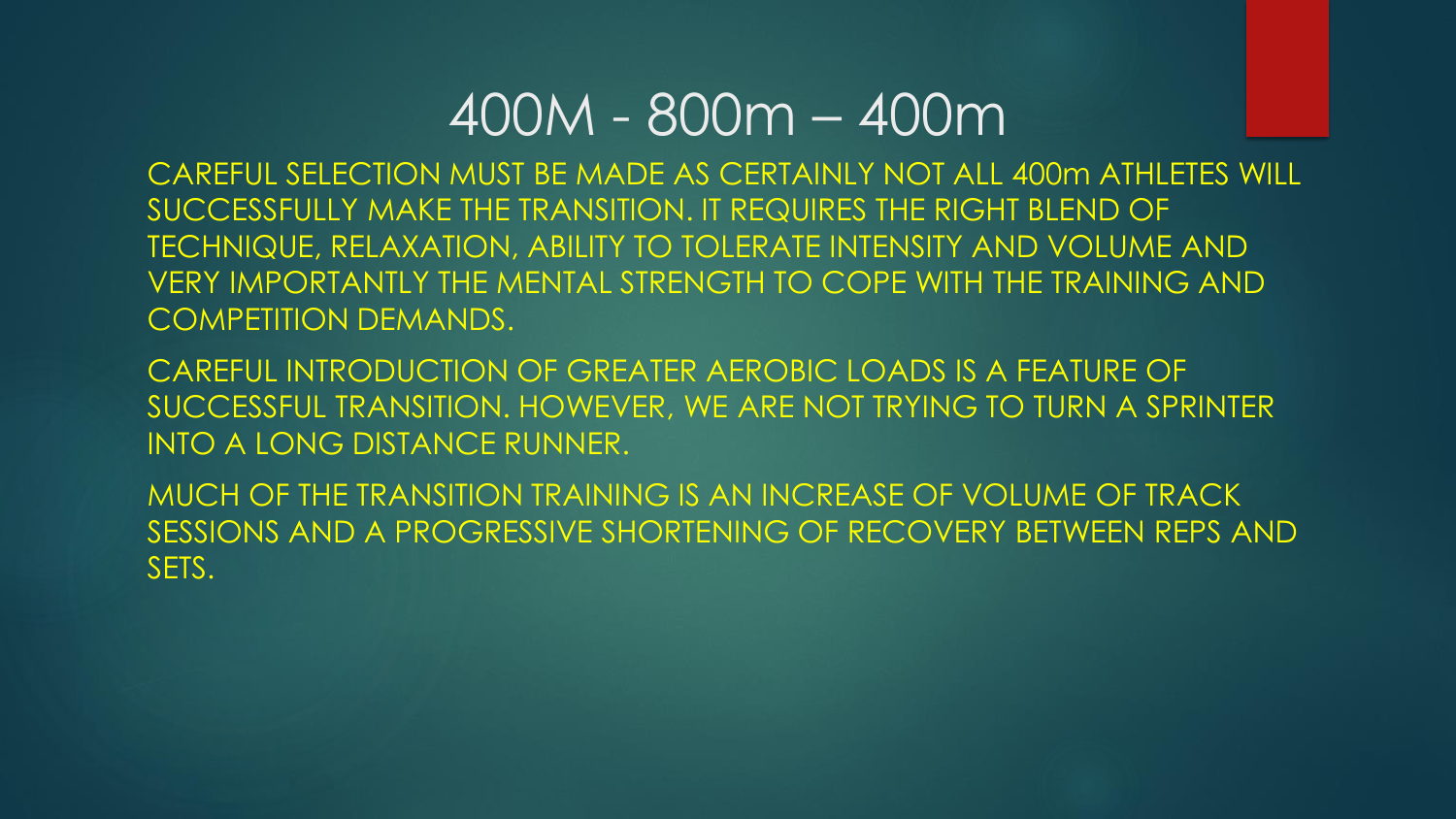FROM SUSAN ANDREWS EXCELLENT ARTICLE IN M.A.C, SHE TALKS ABOUT HER EXPERIENCE AND THE WORK OF 2 PROMINENT EUROPEAN COACHES:

ENGLISH COACH TREVOR PAINTER(JENNY MEADOWS) TALKS ABOUT A MIX OF AEROBIC POWER AND VARIED INTENSITY. TOTAL MILEAGE WAS NOT HIGH (50- 80km PW) AND RUNNING SPEEDS KEPT THE 400m AS A VIABLE EVENT.

DUTCH COACH HOEDT TALKS SIMILARLY ABOUT MAINTAINING SPEED AND TRAINING RUNNING ECONOMY ALLIED TO A STRONG AEROBIC BASE. HE DOES NOT FAVOUR TOO MUCH, LONGER AEROBIC INTERVALS AT SPEEDS GREATER THAN ANAEROBIC THRESHOLD.

BOTH COACHES ACKNOWLEDGED THAT IT WAS VERY DIFFICULT TO EXPECT SUCH ATHLETES TO TOTALLY MAINTAIN THEIR PB LEVEL AT 400m BUT IT IS POSSIBLE TO LOSE VERY LITTLE WHILST CONCENTRATING ON 800m WORK.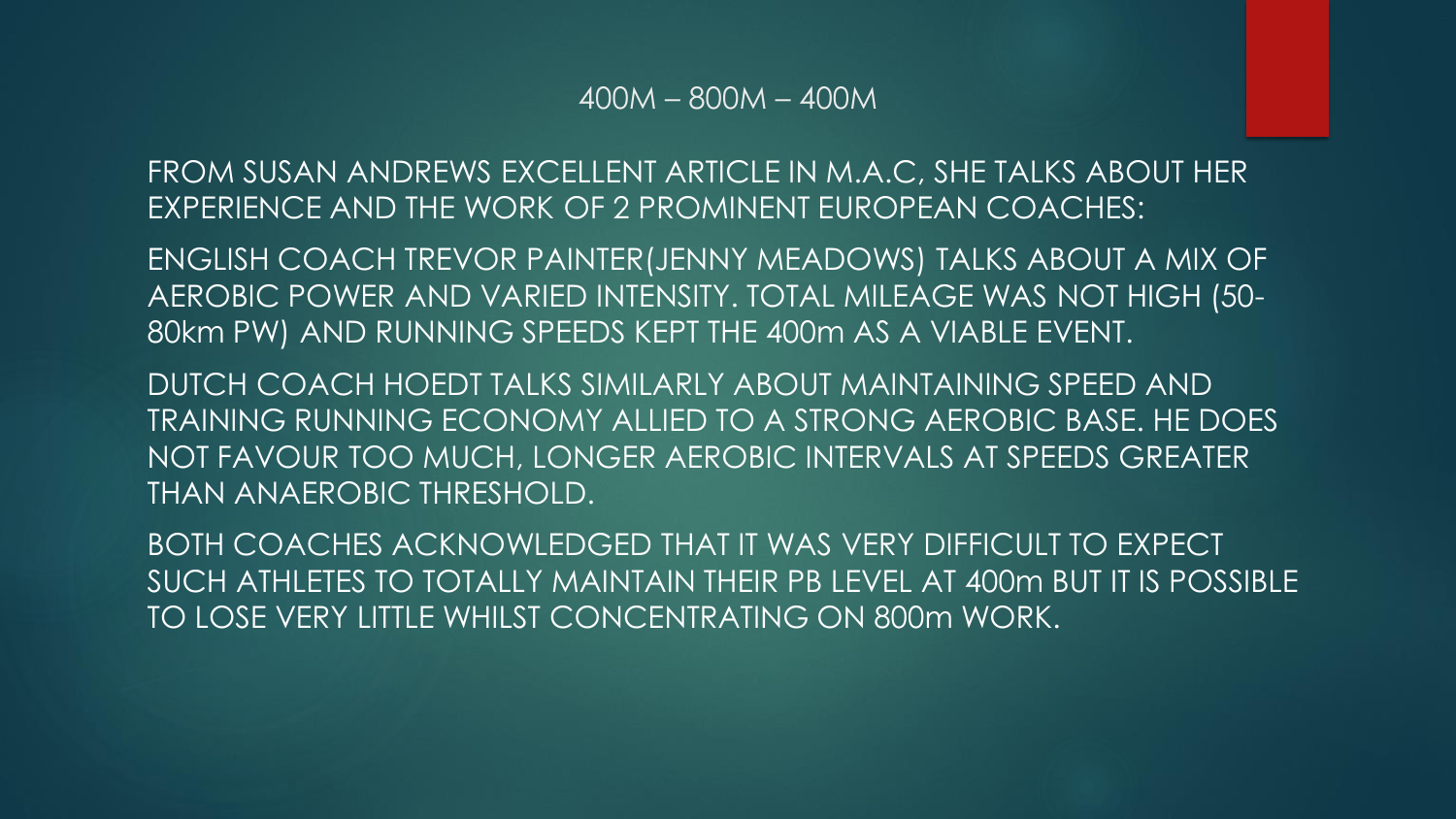KEHOE ALSO TALKS ABOUT THE NEED FOR SPEED TO FULLY DEVELOP THE SUCCESSFUL 800m ATHLETE BUT ALSO ARGUES THAT THE 1500m ABILITY NEEDS TO BE ALSO TRAINED BY INCREASING VO2MAX.

BENSON BELIEVES THAT TOP 800m PERFORMANCES MAY BE GREATLY RELATED TO THE ABILITY TO RUN A FAST 1000m. FOR THIS EXCELLENT SPEED ALIGNED TO A WELL DEVELOPED AEROBIC SYSTEM IS VITAL.

MY BELIEF IS THAT THAT THE STRENGTHS OF A 400/800 ATHLETE MUST BE MAINTAINED AND IMPROVED IF POSSIBLE WHILST ENHANCING THEIR "WEAKNESSES". IN THESE CASES THEIR SPECIFIC ENDURANCE IS THEIR WEAKNESS AND THEIR SPECIFIC SPEED IS THEIR STRENGTH. (TAMSIN AT THE TIME OF FIRST BREAKING 2 MINS RAN A PB AT 400m, CAT BISSET'S 400 SPEED IS ON AN IMPROVEMENT CURVE)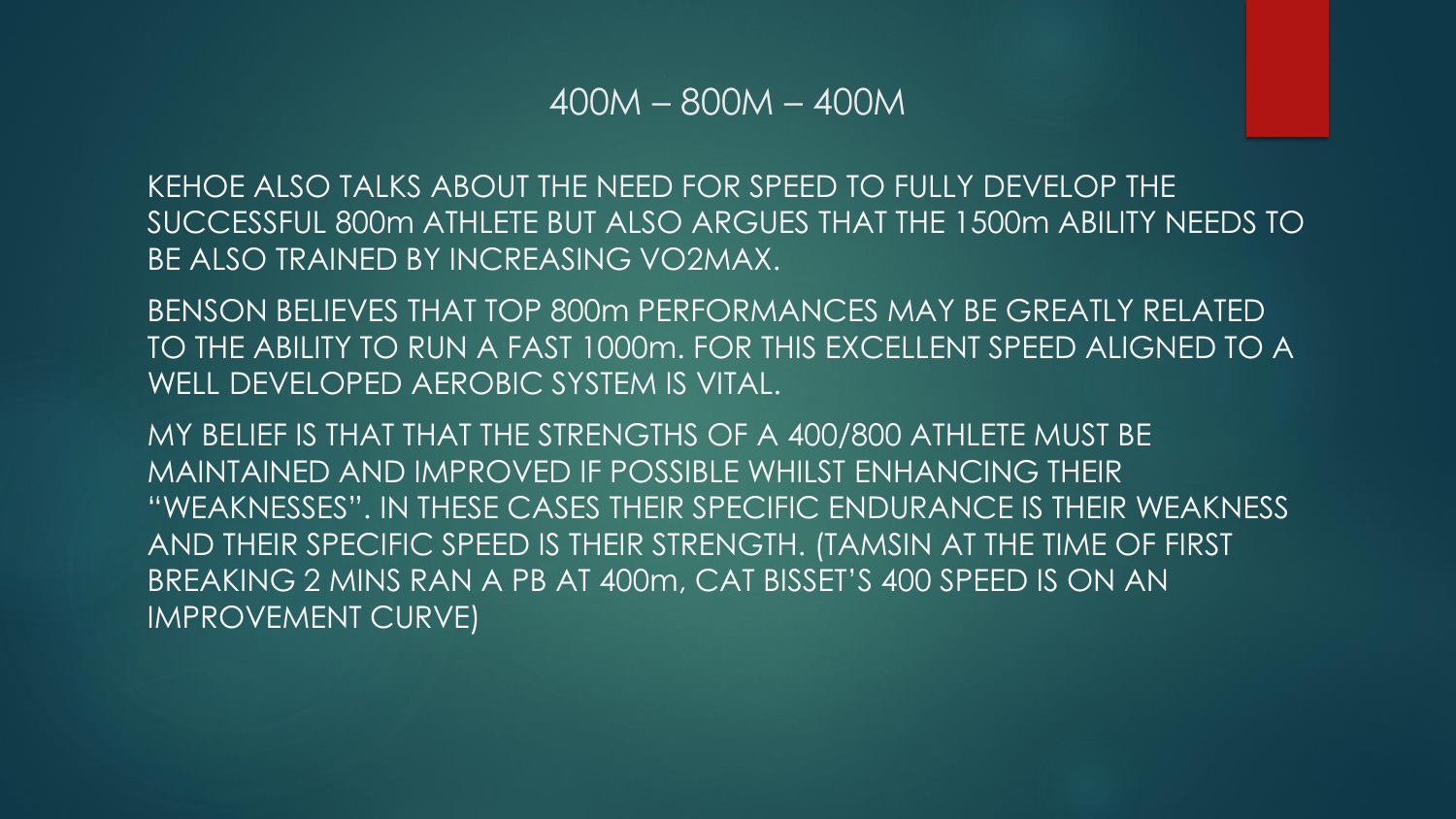IN TRACK RUNNING, MOST COACHES DEALING WITH TRANSITION ATHLETES MOVING UP FROM 400m TALK ABOUT TRYING TO KEEP REPETITION SPEEDS AROUND OR UNDER 800M RACE PACE IN TRACK SESSIONS.

THERE ARE SEVERAL WAYS TO DO THIS. THE FOLLOWING ARE EXAMPLES:

**EXECTED ASSESSED FOR AROUN AROUND RACE DISTANCE USING FLOATS TO** BREAK UP SEGMENTS RUN AT RACE PACE OR FASTER.(e.g.SPLIT 800s)

**EXECTED REPETITIONS UNDER RACE DISTANCE AT PROPOSED RACE PACE OR SLIGHTLY** FASTER WITH VERY SHORT RECOVERIES.

VOLUME RHYTHM SESSIONS AT MEDIUM SPEEDS WITH SHORT RECOVERIES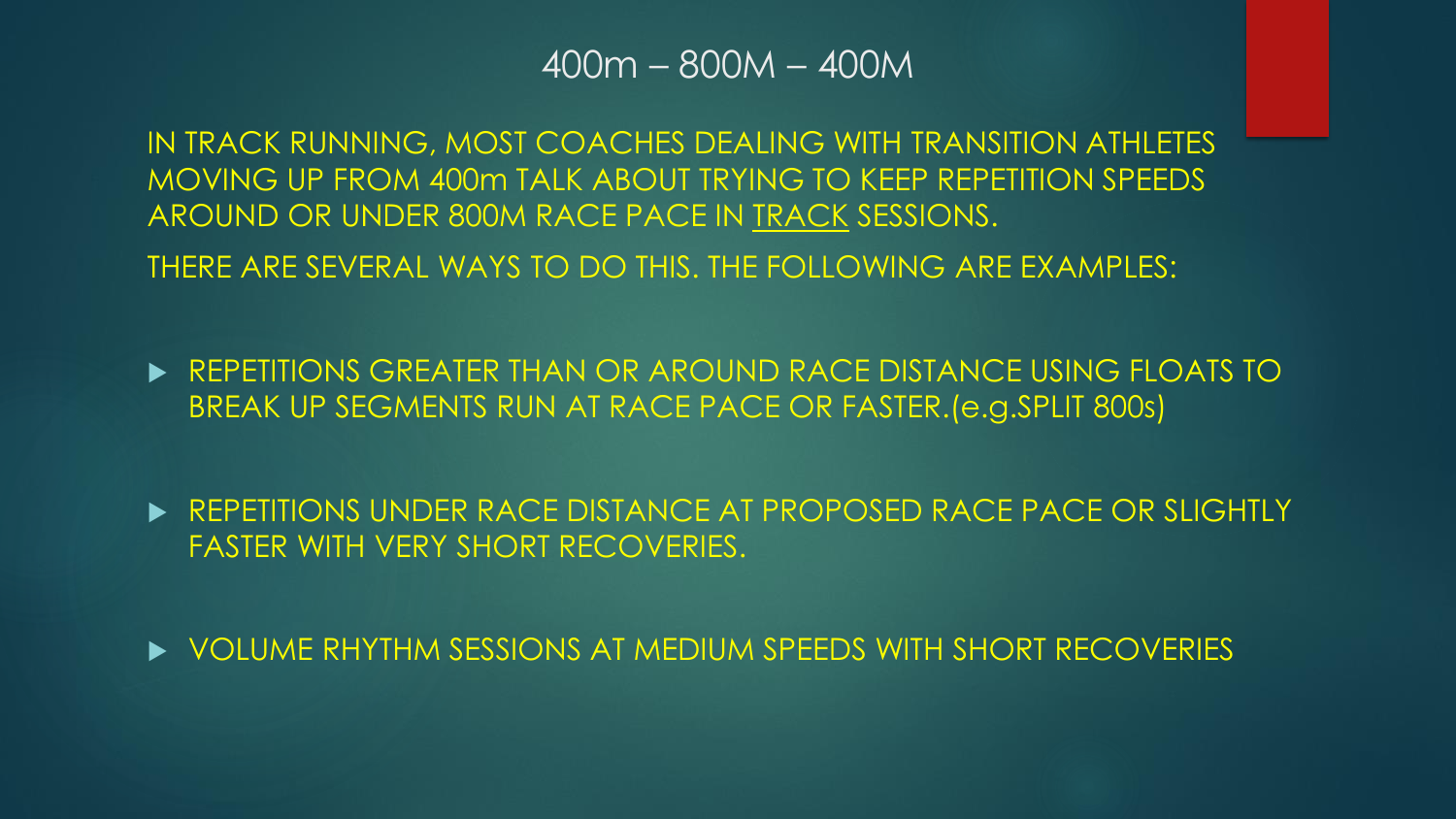EXAMPLES OF THE FIRST GROUP(LAURENDET) ARE:

- ▶ 300m, 100m FLOAT, 200m, 100m FLOAT, 300m (100m FLOAT 20-30SECS)
- ▶ 200m, 100m FLOAT, 300m, 100m FLOAT, 300m
- ▶ 300m AT RACE PACE, 200m SAME TIME AS 300, 300m RACE PACE

EXAMPLES OF THE 2ND GROUP ARE:

- ▶ 500m RACE PACE+, 4MIN WALK, 4 X 200m UNDER RACE PACE, 3MIN,2MIN,1MIN RECOV., 3MIN WALK, 400m AT 2ND LAP PACE.
- ▶ 400m, (1<sup>ST</sup> LAP TARGET SPEED), 3MIN, 4 X 200m, 1MIN REC., 3MIN, 3 X 200m, 30 SEC REC.,3MIN, 400m (2ND LAP PACE).
- ▶ 3 X 300m, 100m WALK, 3MIN, 4 X 200m, 1MIN REC., 3MIN, 300M RACE PACE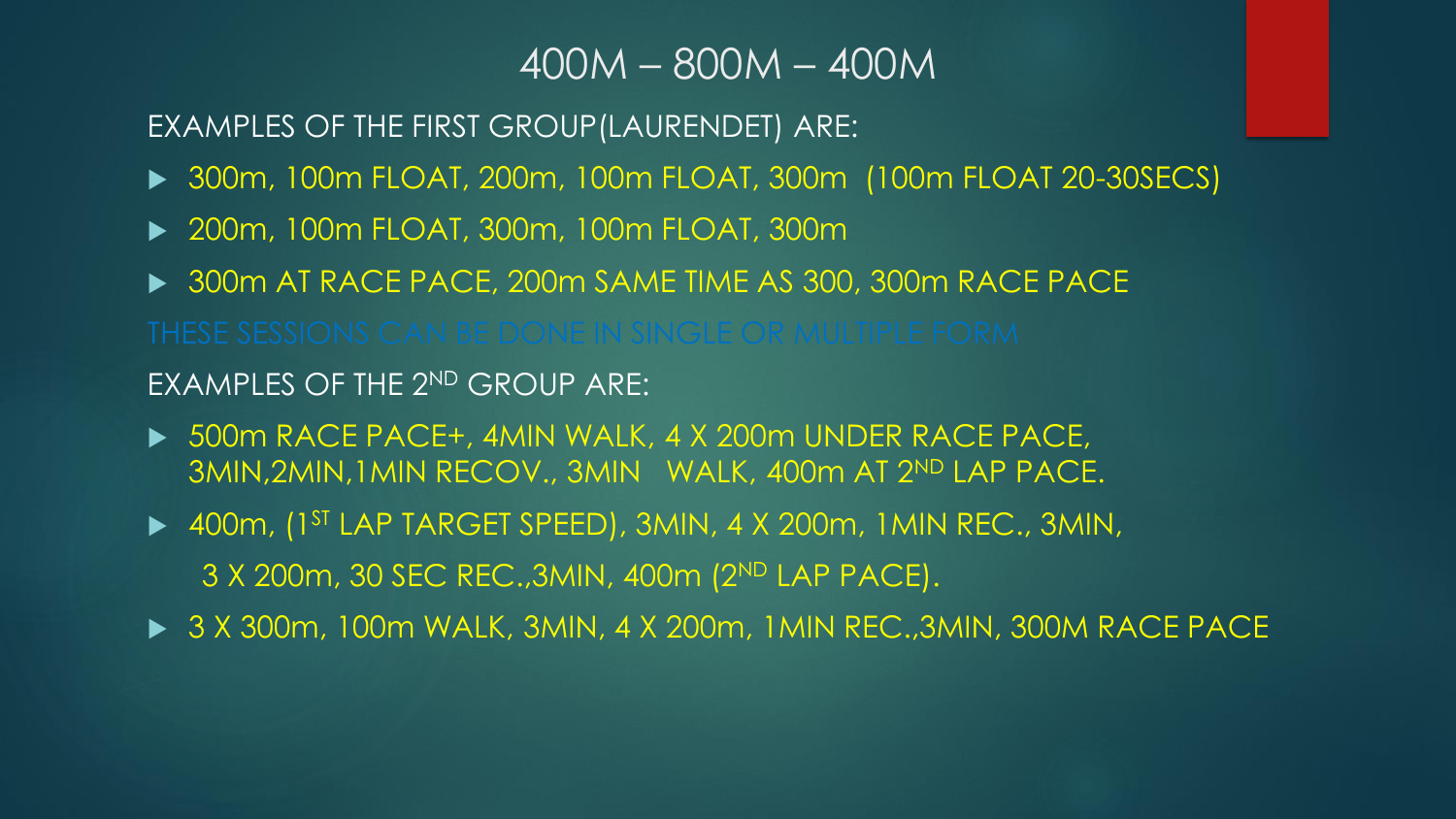THE 3RD GROUP ARE MORE TRADITIONAL REPETITIONS OF MAINLY UNDER-DISTANCE RUNS.

EXAMPLES OF THESE COULD BE:

- ▶ 8-10 X 300m AT SLIGHTLY SLOWER THAN RACE PACE, 2-3MIN REC.
- ▶ 3-5 X 3 X 200m (RACE PACE), 30SECS B/W REPS, 3-5MIN B/W SETS
- ▶ 4 X 500m AT RACE PACE OR SLIGHTLY SLOWER, 3-4 MIN REC.

**FILM** TEST SESSIONS SUCH AS:

- ► 5 X 300m, 4MIN REC. RACE PACE LESS 2 SECS+/-
- ▶ KOSMIN TEST 2 X 1 min, 3 min REC. TAKE TOTAL DISTANCE 217.778 MINUS(TOTAL DISTANCE x 0.119556)
- $\blacktriangleright$  4 x 400m, 5min recovery bw aim average of desired 1st lap pace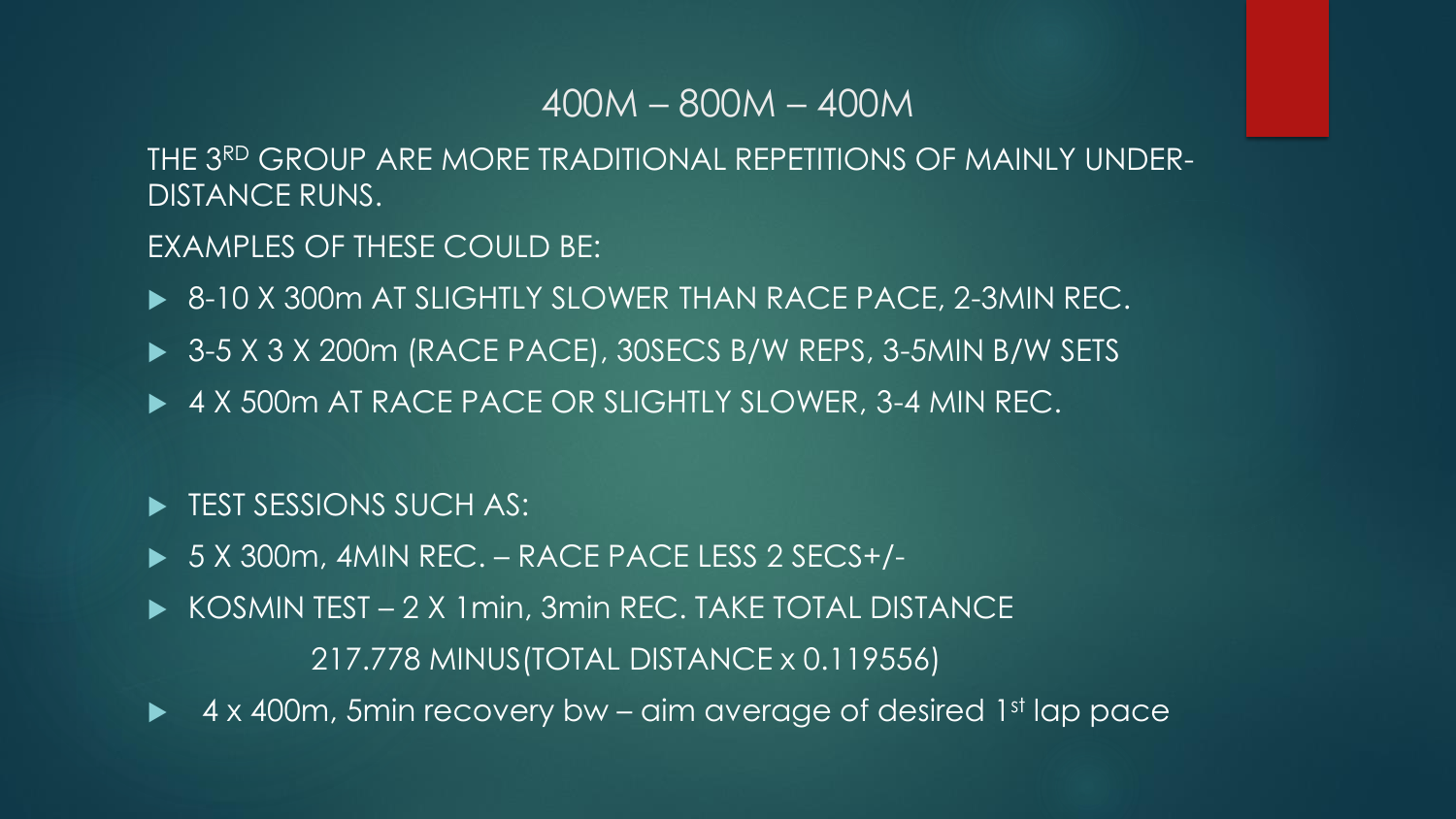DEVELOPING THE ENDURANCE THAT THESE ATHLETES WILL NEED CAN ALSO BE DONE A NUMBER OF WAYS.

I BELIEVE THAT THIS TYPE OF WORK IS GENERALLY BEST DONE AWAY FROM THE TRACK. GRASS OR DIRT PATHS ARE EXCELLENT FOR THIS AND SOME HILL RUNNING IS GREAT TO COMBINE.

- MEDIUM LENGTH STEADY RUNNING AT BELOW ANAEROBIC THRESHOLD OR EVEN SLOWER. E.G. 45MINS + WITH SOME PACE CHANGES.
- **BE SHORTER REPS AT SLOWER THAN RACE PACE WITH SHORT RECOVERY JOGS** E.G. 10 X 1MIN, 1MIN JOG REC.

6 X 2MIN, 1MIN JOG REC

5 X 3MIN, 90SEC JOG REC

- ▶ THRESHOLD EFFORTS E.G. 10MIN EASY RUN, 2 X 10MINS, 4MIN JOG, 10MIN **EASY**
- FARTLEK SESSIONS WITH A SPEED COMPONENT E.G. "MONA"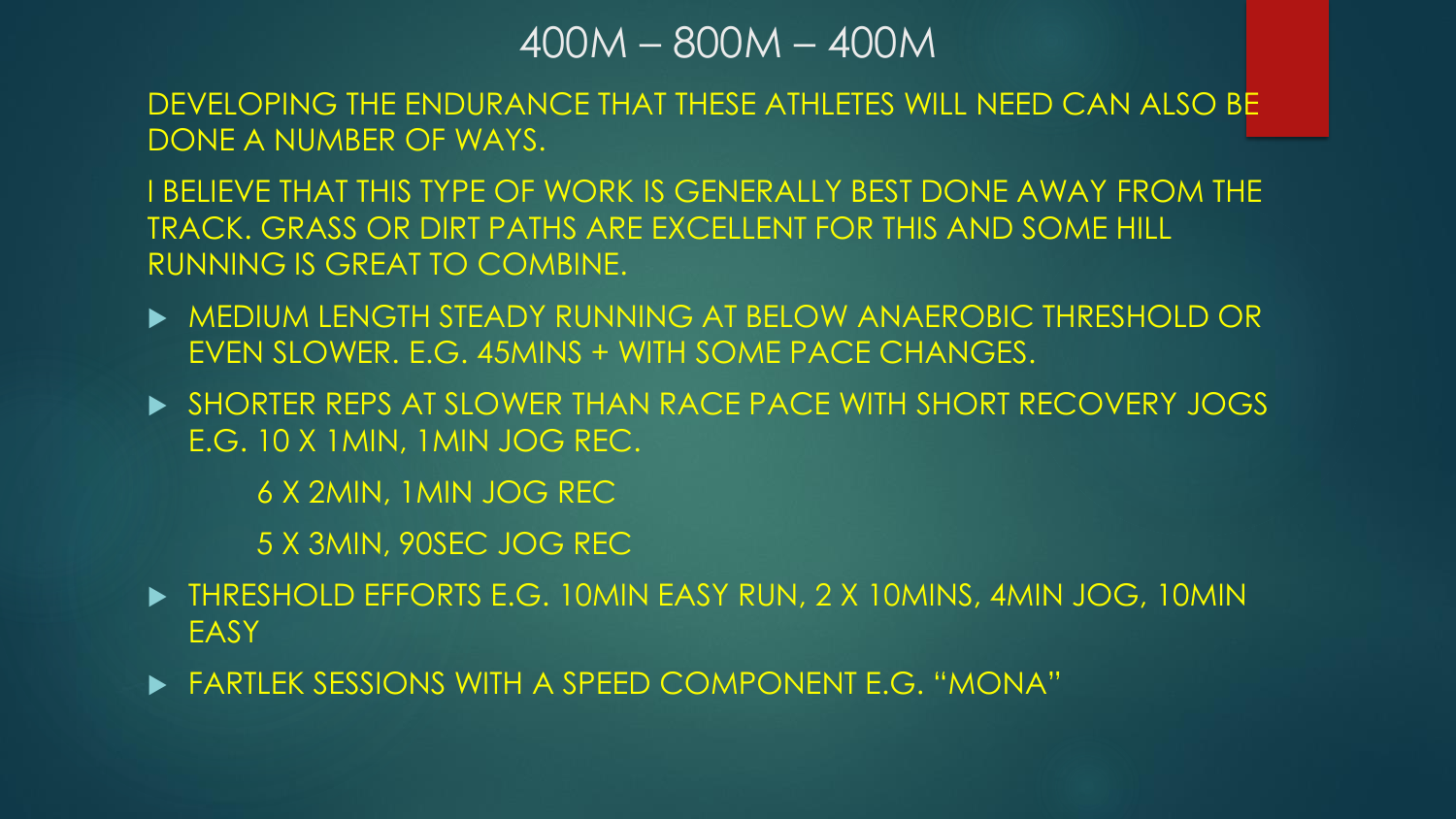TO LOOK AT THE 400m END:

THE ATHLETE WOULD BE ACCUSTOMED TO THIS TYPE OF TRAINING.

TO MAINTAIN THEIR SPEED WILL REQUIRE SOME ATTENTION TO KEEPING THIS TRAINING REGULARLY WITHIN THE MICRO OR MESOCYCLE. DEPENDING ON THE TRAINING MODEL, THE COACH WILL APPLY THIS WORK AS A SEPARATE SESSION OR IN SOME CASES IT CAN BE A PART OF A LONGER SESSION. (e.g. DOING SHORT PURE SPEED PRIOR TO A NORMAL SESSION).

CARE MUST BE TAKEN LOOKING HOLISTICALLY AT THE PROGRAM TO NOT EXCESSIVELY FATIGUE, OR EXPOSE THE ATHLETE TO GREATER INJURY RISK. RECOVERY MUST BE BUILT IN TO THE MICROCYCLE.

REGARDING PLANNING THE PROGRAM, SOME COACHES FAVOUR A WEEKLY MICROCYCLE, OTHERS FORTNIGHTLY, OR SOME MAY FOLLOW BLOCK MODELS.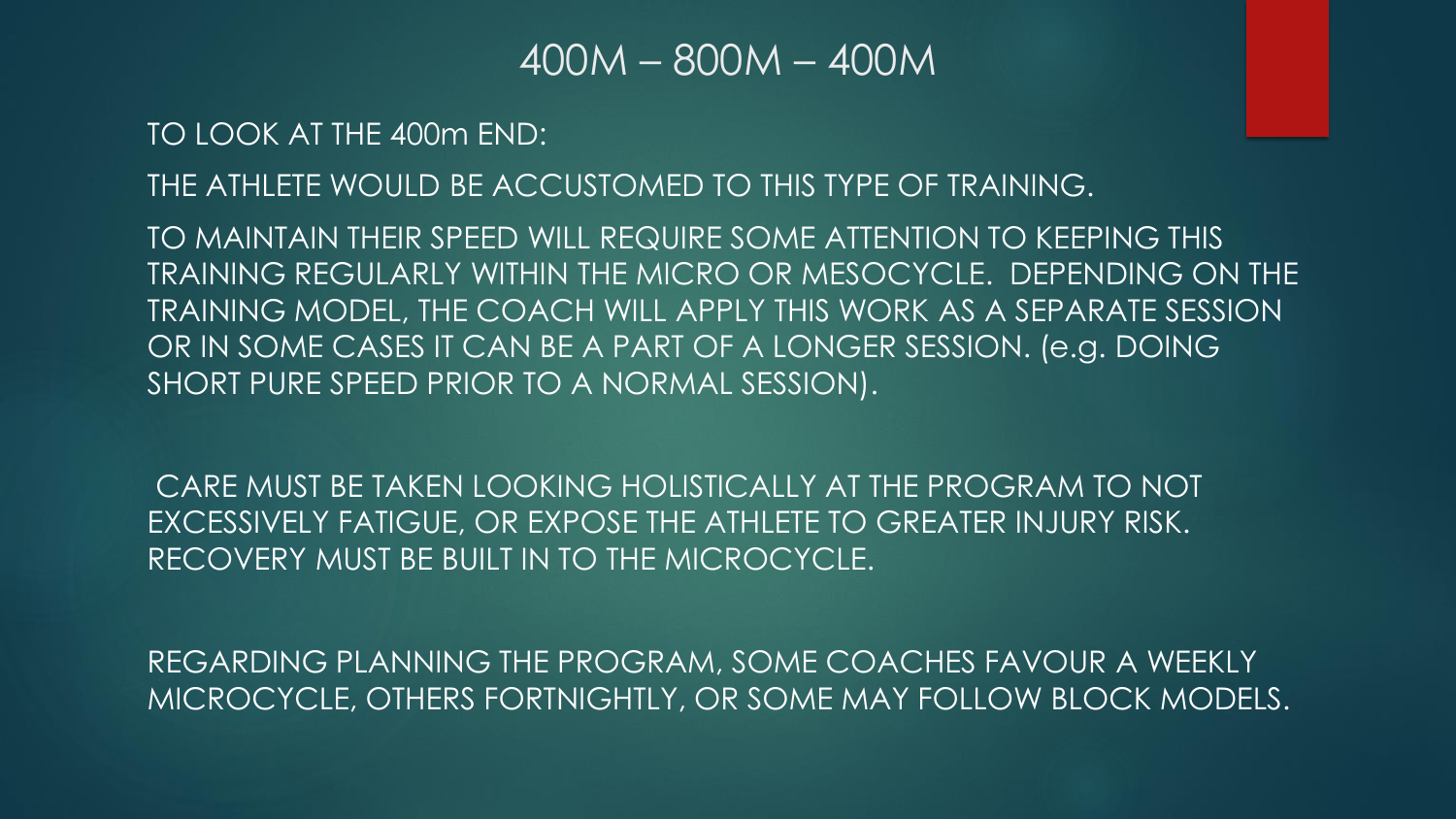# MULTI PACE PROGRAM

 BRITISH COACHES HORWILL AND COE ADVOCATE MULTI TIERED OR MULTI PACE TRAINING FOR THE MIDDLE DISTANCE ATHLETE. IN SIMPLE TERMS THE PROGRAM GENERALLY FEATURES A FORTNIGHTLY MICROCYCLE BUT FOR THE 400 TO 800 ATHLETE COULD BE UTILISED IN A WEEKLY MICROCYCLE. LOADS MUST BE MONITORED CAREFULLY WITH RECOVERY SCHEDULED IN THE PROGRAM

AFTER A BUILD UP PHASE OF AEROBIC CAPACITY TRAINING:

INDIVIDUAL TRACK SESSIONS ARE PROGRAMMED TO FOCUS ON BOTH UNDER EVENT, EVENT, AND ABOVE EVENT.

i.e. 3 TRACK SESSIONS PER WEEK – 1 SESSION AIMED AT IMPROVING 1500 ABILITY

- 1 SESSION AIMED AT 800 SPECIFICALLY

- 1 SESSION AIMED AT 200-400 AND PURE SPEED DEVT.

A FORTNIGHTLY MICROCYCLE GIVES POSSIBLY MORE SCOPE TO EXPAND.

THIS APPROACH COULD THEN LEAD TO A 4 WEEK MESOCYCLE WITH 3 WEEKS BUILD UP AND A 4TH WEEK AS RECOVERY AND TESTING.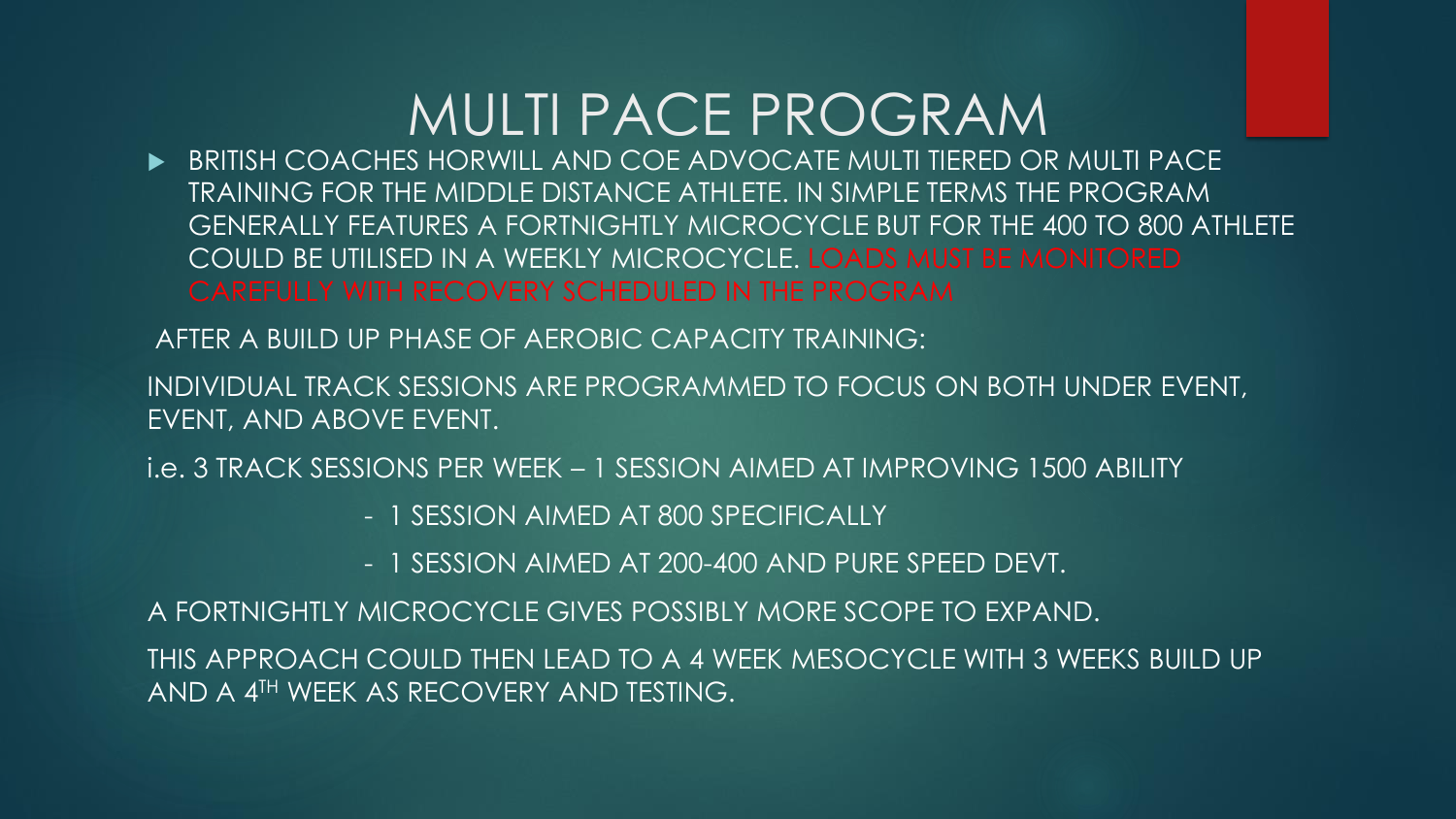# TRAINING LOAD

- ▶ COACHES WILL LOOK CLOSELY AT DEVELOPING TRAINING LOADS SO AS TO REDUCE THE LIKLIHOOD OF OVERUSE INJURIES. THIS APPLIES TO ANY ATHLETE BUT THE DEVELOPING 400 TO 800 ATHLETE MAY BE ESPECIALLY LIABLE DUE TO INCREASING VOLUME.
- ▶ LOAD CAN BE CONSIDERED AS EXTENSIVE(VOLUME) AND INTENSIVE.
- **ATHLETES/COACHES ARE ENCOURAGED TO MONITOR LOADS** CLOSELY AND INCREASE SLOWLY AND PROGRESSIVELY. IN ADDITION, AND ARGUABLY ESPECIALLY WITH FEMALE ATHLETES, GENERAL HEALTH AND DIET IS VERY IMPORTANT. PERIODIC BLOOD ANALYSIS IS USEFUL.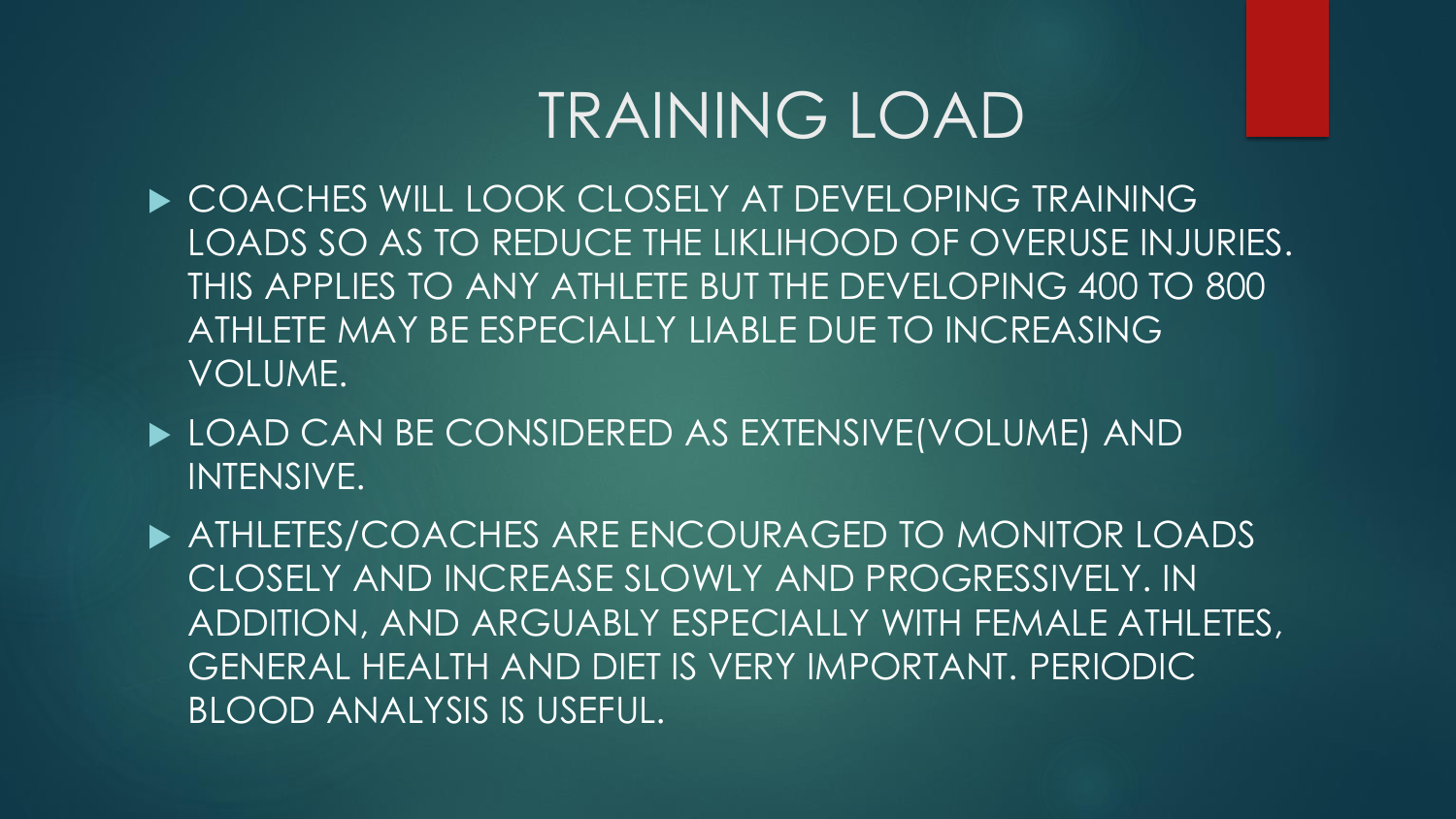# Catriona Bisset

#### ATHLETE BACKGROUND

TALENTED YOUNG ATHLETE 12YO SUFFERED MENTAL HEALTH ISSUES, GAVE AWAY ATHS TIL EARLY TWENTIES CONCENTRATING ACADEMICALLY. RESUMED IN SYDNEY AT UNIVERSITY AIMING AT 800 - 2.11 2016 MOVED TO MELB. March 2017 TO DO MASTERS AT MELB. UNI TRAINED WITH GROUP OF 800m GIRLS – 2017 - 2.09.45 Ranked 47. CONTINUED TRAINING 2018 – 2.03.48 ranked 7, 2019 - 1.59.78 ranked 1. STRESS INJURY LATE 2018 6WEEKS XTRAIN. BREAKTHROUGH IN MARCH-APRIL 2019 2.03 - 1.59.78 SELECTED IN TEAM FOR OCEANIA,WUG, WC. ATHLETE IS VEGAN AND MONITORS FERRITIN etc. FITS INTO 800m SPECIALIST GROUPING?(NOT 400-800 OR 1500-800 ?)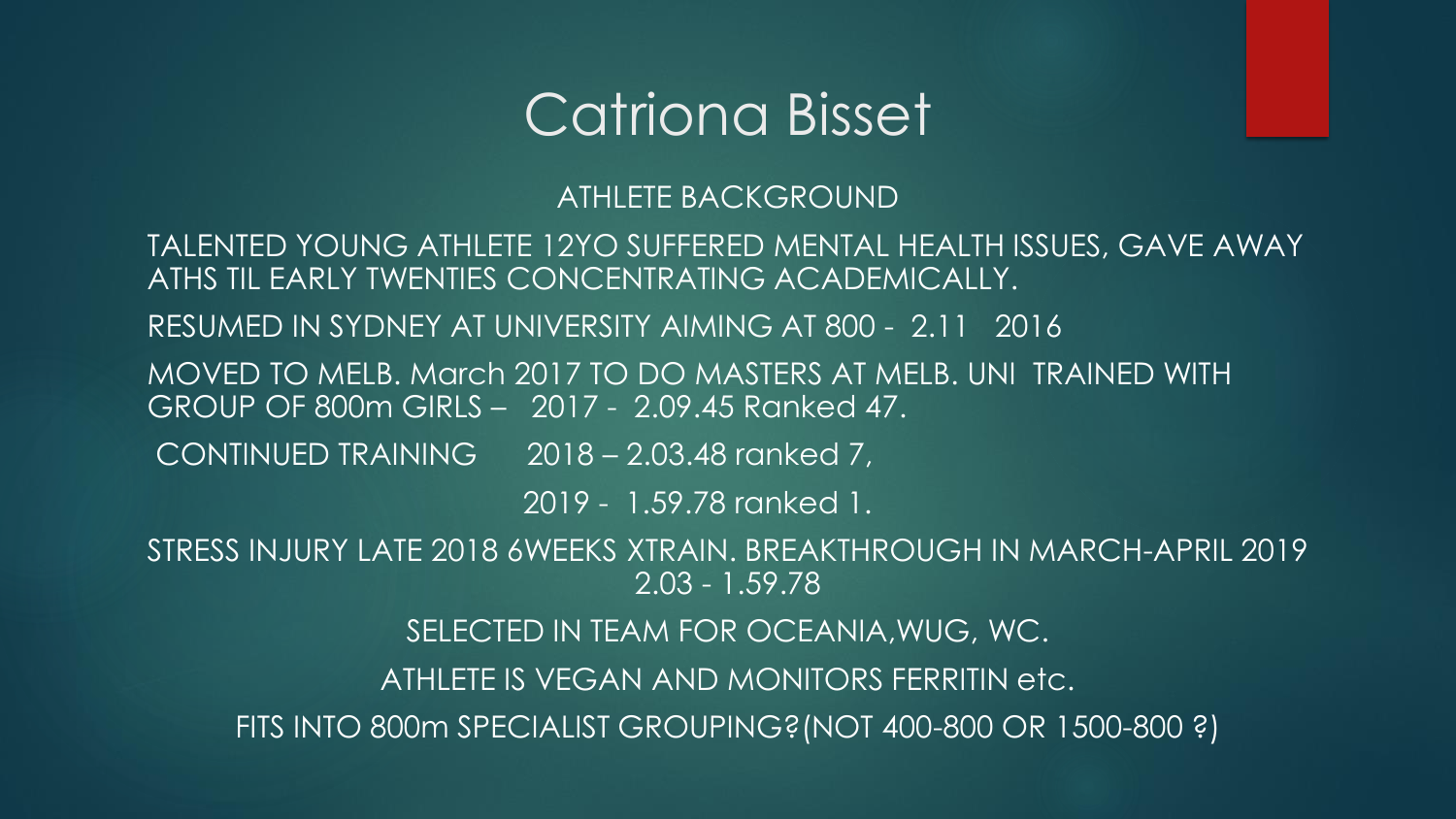#### TRAINING PROGRAM 2019

### WEEKLY MICROCYCLE/MONTHLY MESOCYCLE

- EXAMPLE OF A WEEK IN SEASON:
- SUN: LONG FAIRLY EASY RUN 60-70mins UNDULATING TERRAIN
- MON: EASY RUN AND STRENGTH AND CONDITIONING
- ▶ TUES: TRACK: e.g. 500m(77),7min,500m,5min,500m, 8min 4 x 200m
- WED: STEADY RUN 40mins, STRENGTH AND CONDITIONING
- $\blacktriangleright$  THURS: TRACK: e.g. 400m(64) 1min 400m, 8min x 2, 4 x 200m, 1 min bw
- **FRI: RECOVERY/REST**
- SAT: THRESHOLD TYPE EFFORTS e.g. 4 x 1000m, 2min bw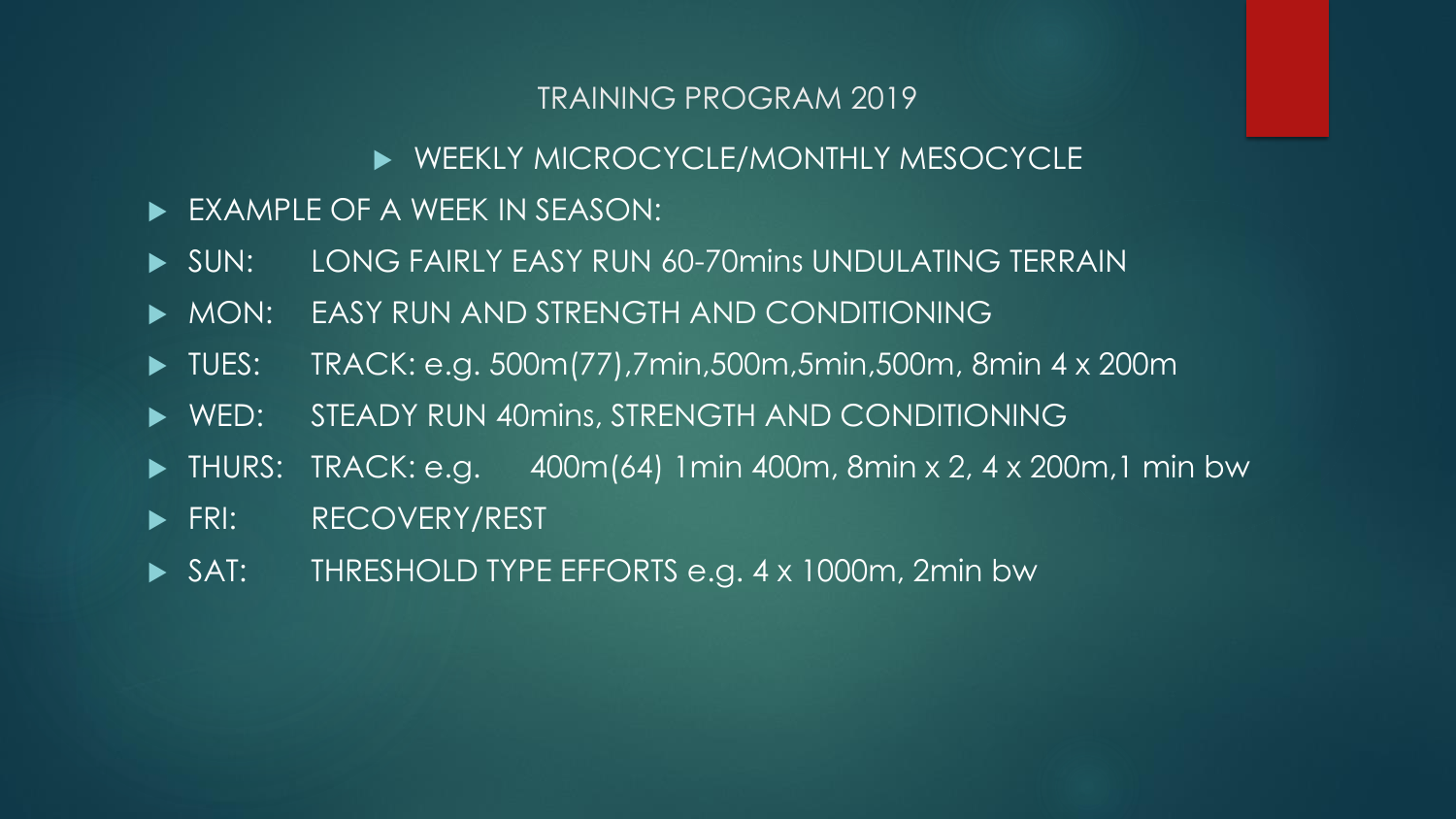# Aims going forward

- ENHANCE SPEED LEVELS CURRENTLY AROUND 55.0 400 SPEED
- ▶ CONTINUE DEVELOPMENT OF SPECIFIC 800m STRENGTH
- WORK ON EFFICIENCY OF MOVEMENT

MONITOR LOAD LEVELS

**REDIRECT GOALS TOWARDS INTERNATIONAL** ELITE LEVELS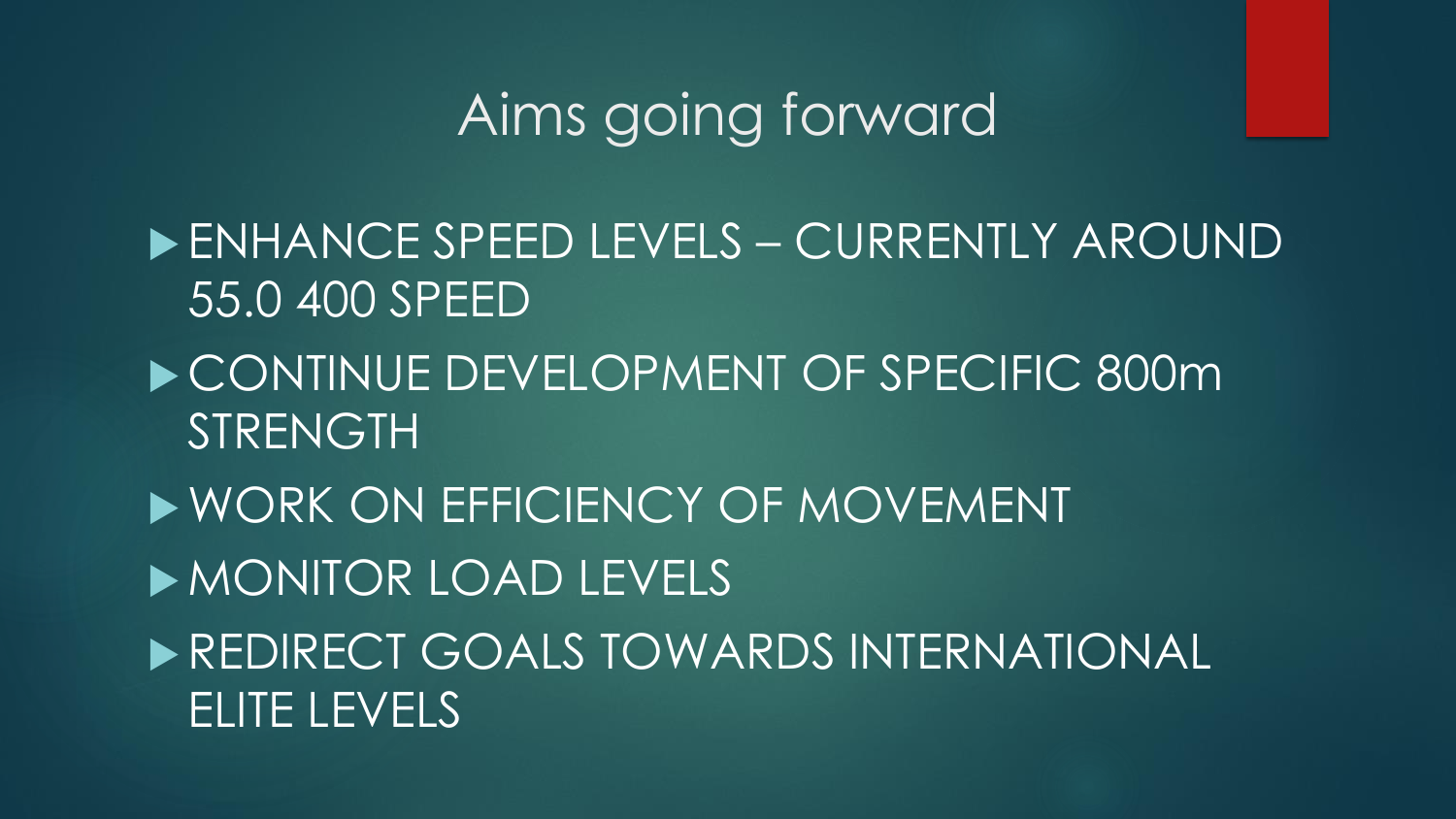# BEING PROFESSIONAL AS AN ATHLETE

WHAT DOES THIS MEAN – WORKING WITH A VERY ELITE LEVEL ATHLETE TEACHES THE COACH AND ATHLETE MANY FACETS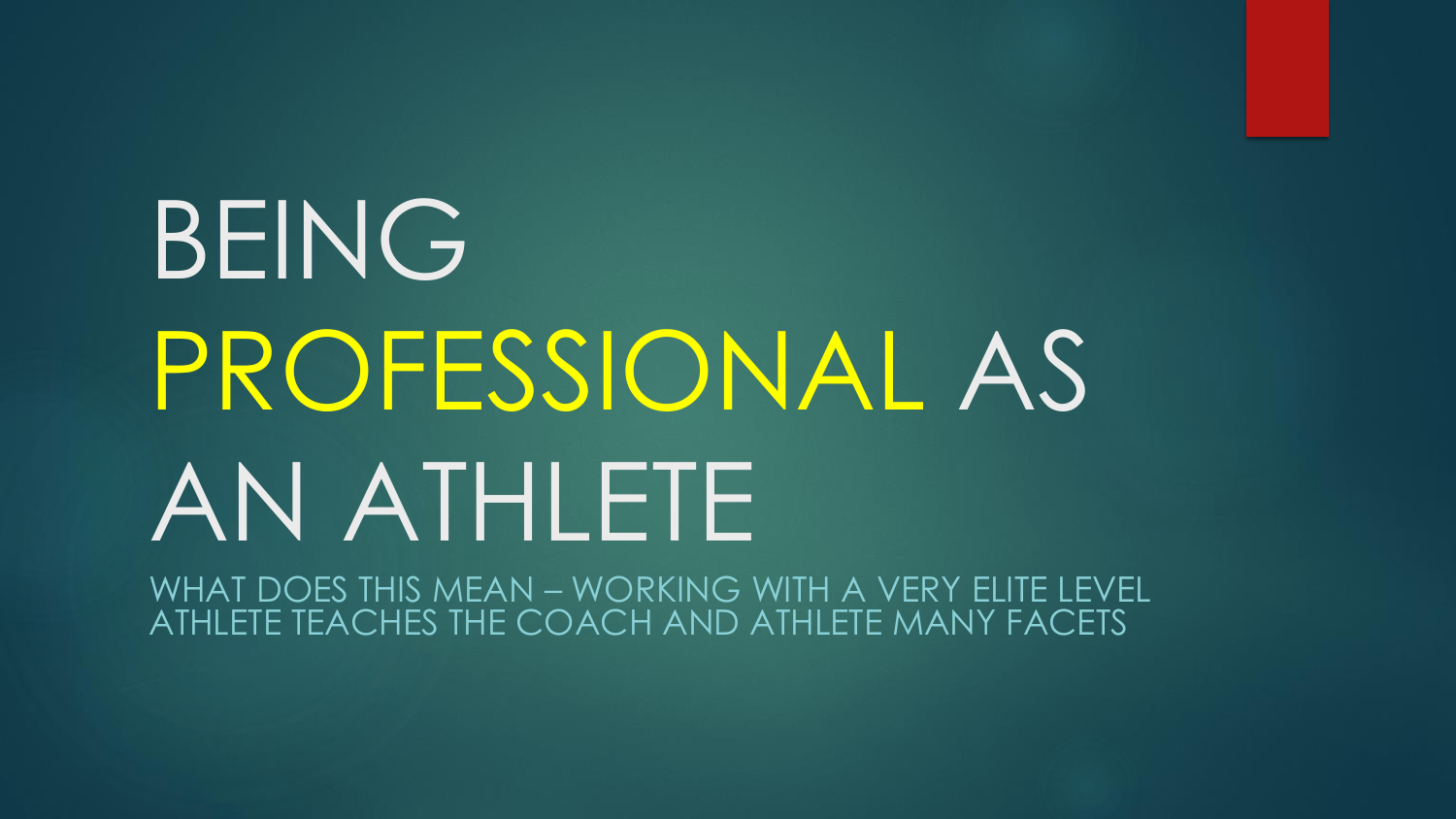# PROFESSIONAL

The word "professional" can be used to refer to receiving payment for a vocation or sport but in this case it is a descriptor for an action or attitude or code of behaviour.

### **A Definition: AN ATTITUDE AND DETERMINATION TO DO EVERYTHING THAT WILL LEAD TO OPTIMAL PERFORMANCE**

In athletics terms, training schedules and physical preparation are only a part of it. It is about attitudes and practices and I have tried to illustrate it via 3 main areas. **Preparation:**

**Ethical Standards**

**Performance Excellence**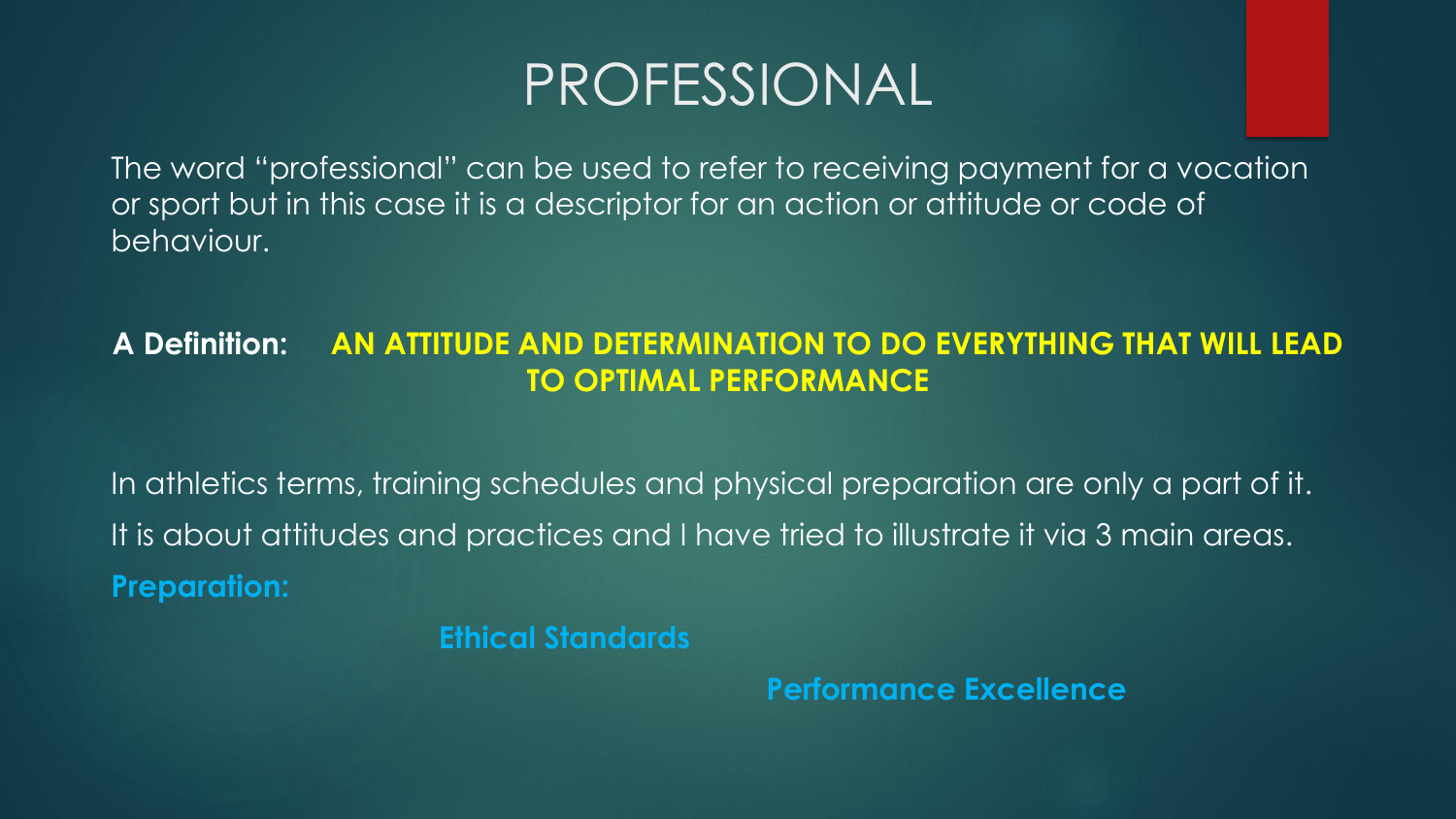# PREPARATION

Establish the optimal Coaching and support team Receive a comprehensive and progressive training program Seek Optimal training situations – environment, facilities, equipment Important to include Recovery – diet, massage, sleep, pool, etc. The right amount and type of training – balance, progression Life balance – social, study, sport, family responsibilities

It includes, with your coaching team, ensuring your training program is established and maintained according to a number of factors such as Goal Setting, Principles of training, Squad elements, Facilities, Establishing excellent communication channels, Considering National demands if appropriate, Psychology, Strength and Conditioning etc.

Importance of including good recovery modalities according to requirements which could include, diet and nutrition, sleep patterns, massage, pool etc.

Patience and consistency are key elements to successful athletic careers.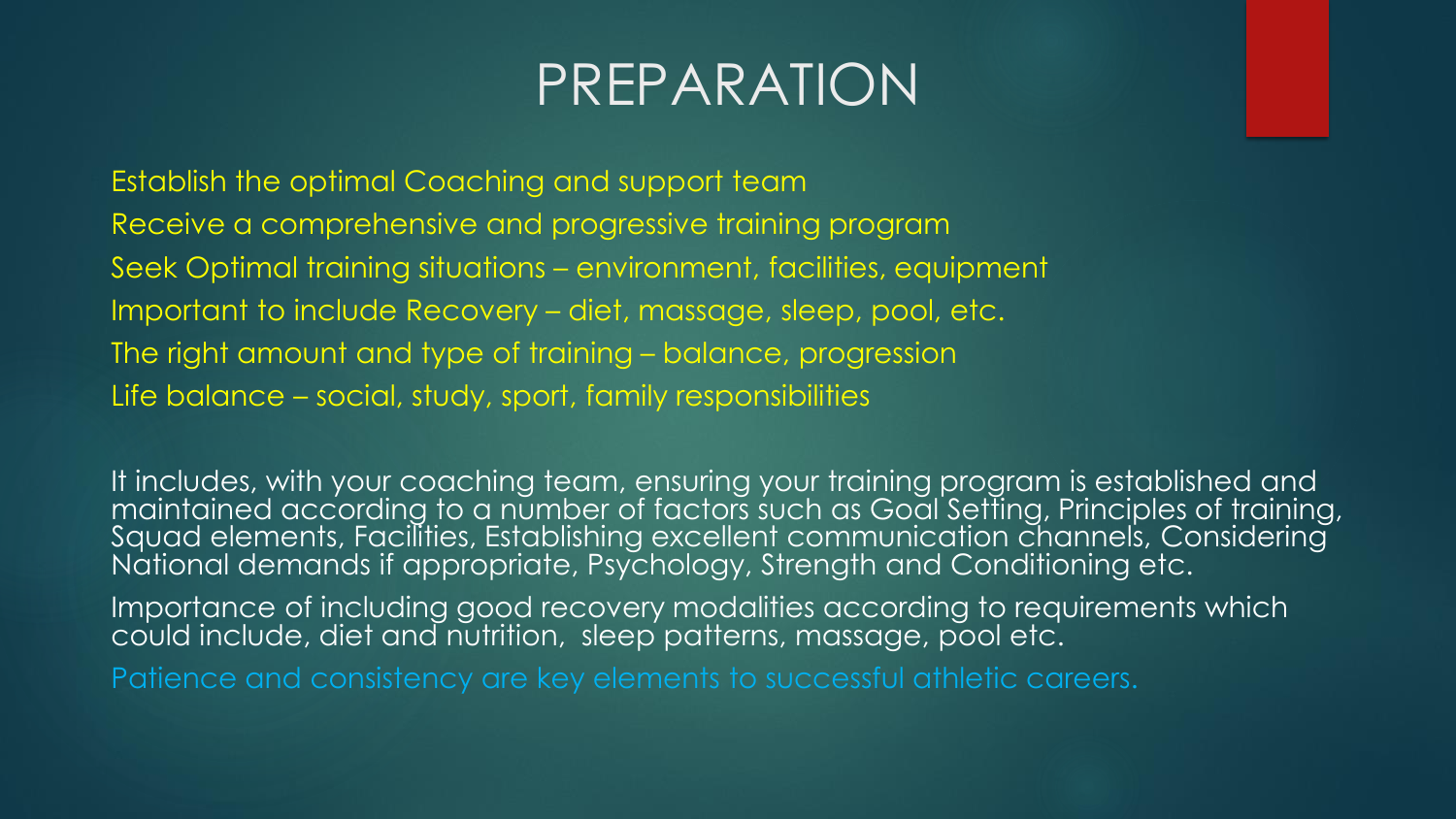# ETHICAL STANDARDS

- THIS CAN INCLUDE THE FOLLOWING
- DOPING CONTROL ASADA responsibilities and Education
- EVENT RULES AND PRACTICES
- BEHAVIOUR media, public, peers, your training group
- LOYALTY
- PATIENCE
- DEDICATION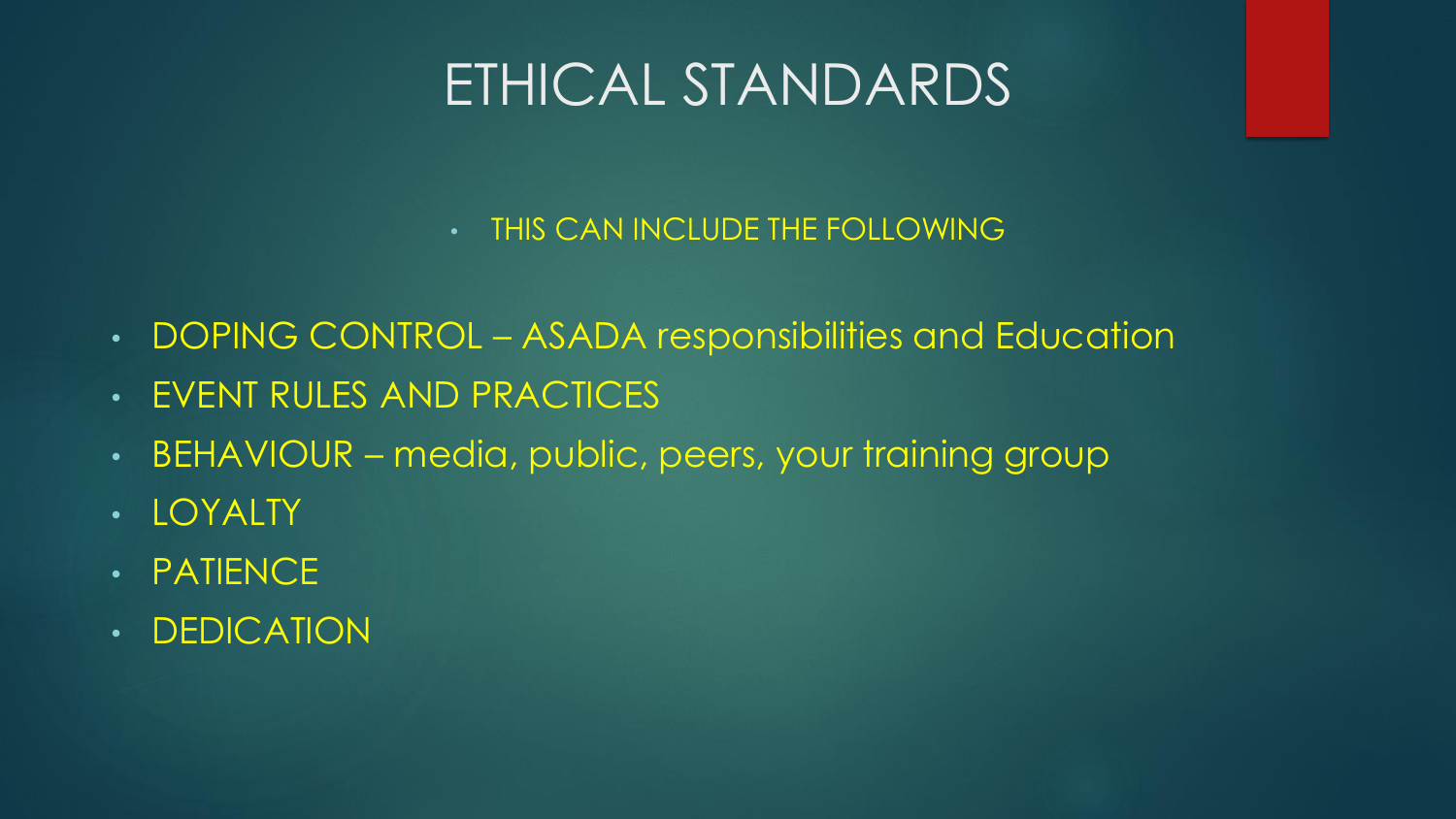# ETHICAL STANDARDS

- Be aware of the feelings of those close to you family, Coaches, fellow athletes especially your squad. You are the most important person but not the only important person in your athletic development.
- Be prepared to be patient with making improvements, don't be shy about making suggestions and observations, your coach will appreciate your suggestions.
- Training should have an element of fun and positive achievement of goals.
- When winning, minimise arrogance and appreciate the efforts of your competitors. When losing, try to learn from the experience. Everyone will lose at times, try to internalise your feelings and not show too much emotion immediately. Grace under pressure.
- Don't rely on others to enter you for events and make sure you understand check in times, call room times etc. Make competition suggestions.
- Know the rules pertaining to your event to minimise risk of disqualification. Be aware of doping control requirements, understand the systems relating to ASADA practices, TUE's etc. They do change regularly. Do the ASADA education modules. Behave appropriately towards peers, officials, media, general public. Have good communication with your Coach(s), be honest and regular with your feedback.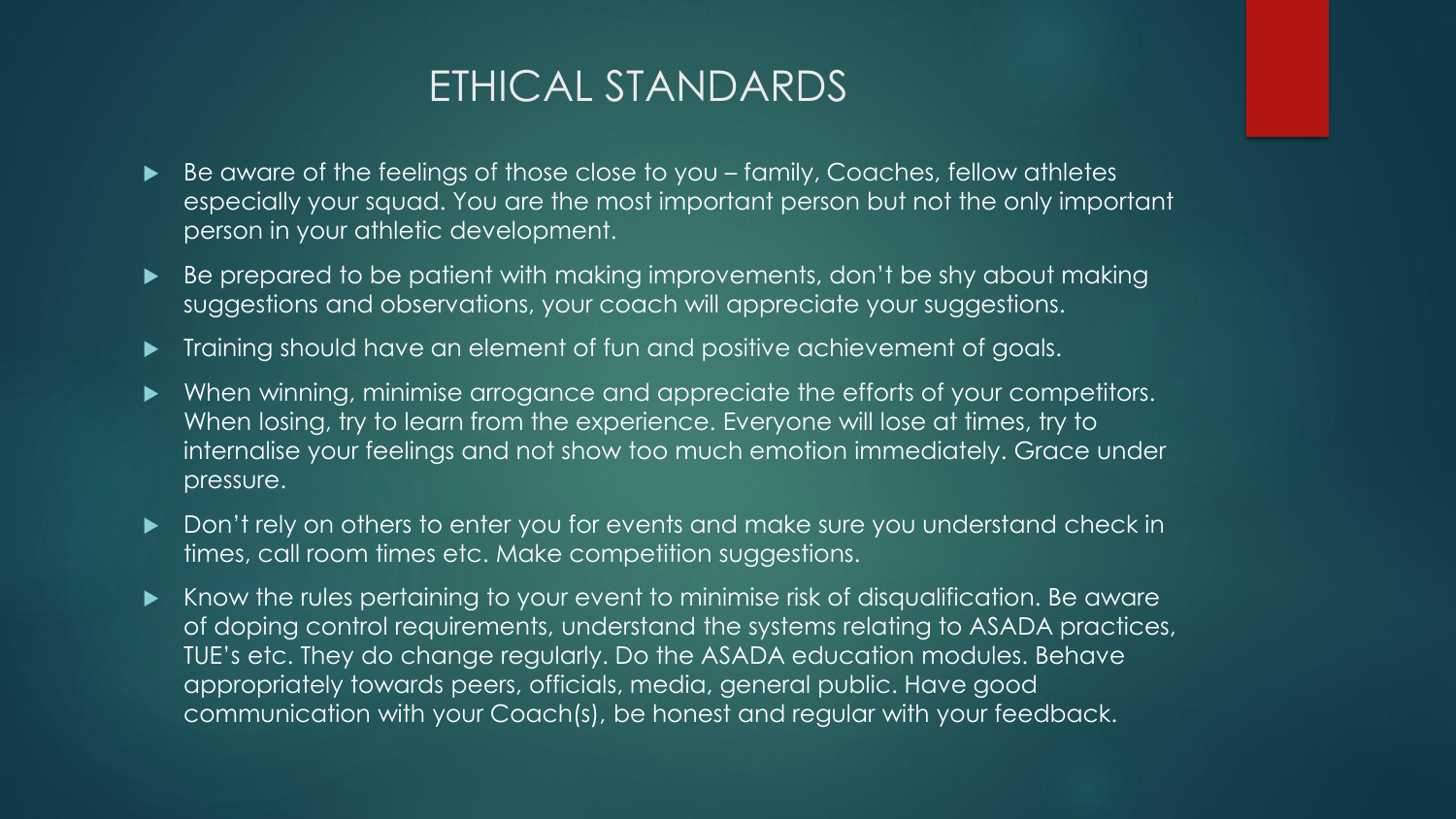# EXCELLENCE IN PERFORMANCE

- ❖ In-depth knowledge and understanding of the physical and mental demands of your event(s)
- ❖ Constructive reflection ability to rationally think things through
- ❖ Monitoring analyse, record, diarise
- ❖ Desire for "getting it right" Process, technical excellence, Training
- ❖ Sports psychology
- ❖ Strength and Conditioning
- ❖ Recovery
- ❖ Again patience, and ability to maintain composure in stressful times(injury, disappointment)

**Know your event.** Help your coach do their job better by contributing to the program. Elite athletes know from first hand much technical information which can be invaluable to the coach. This leads to good feedback and a better program if done well.

**Constructive reflection.** Without being obsessive, with your coaching team analyse your training and competition efforts. Strive for improvement based on this analysis. Monitor training, performances and competitions. Learn more about your opposition and help prepare tactics.

**Desire to get it right.** Look for improvement, be optimistic, make good decisions, plan.

Utilise the assistance that may be received if at an appropriate level – NASS, Institute expertise.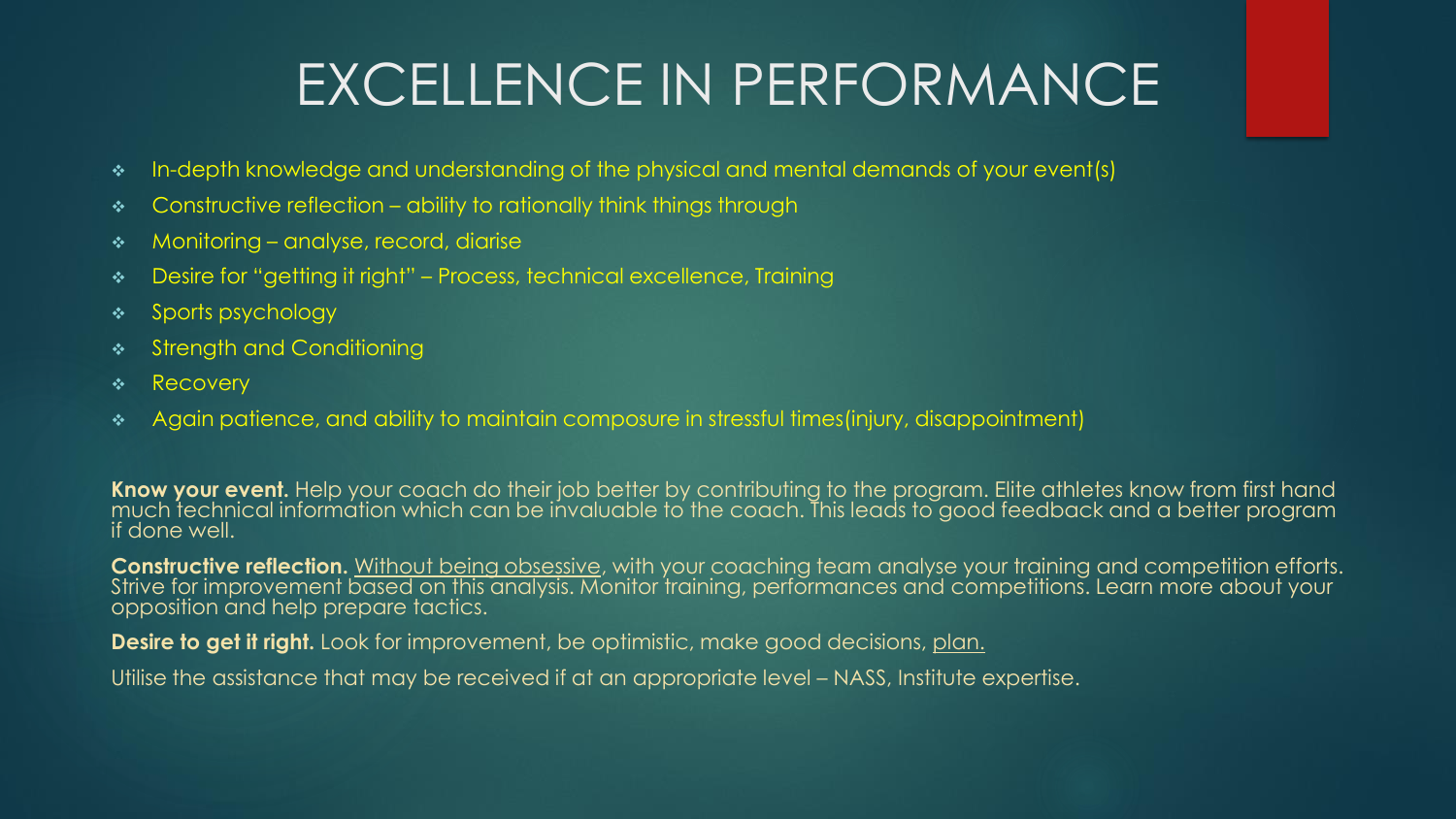# SUPPORT TEAM

Very important to establish your own support "TEAM" which could include:

#### **PRIMARY**

**Coaching team** – Primary Coach(es), Strength Coach depending on situation

**Doctor** – must be a Sports Physician, include coach where appropriate in consultations. First call when injured or sick.

**Physiotherapist** – Sports(T&F) oriented. Treatment and rehabilitation after diagnosis

**Masseur** – important to establish routine pattern with good sports masseur(seniors especially)

#### **SECONDARY**

**Sports Psychologist** – when required or desired.

**Manager** – if warranted depending on commercial factors

**Agent**- for arranging competition when in a position to compete internationally

If needing advice about who are good people to consult, Institutes, A.A., other coaches and athletes with experience can usually place you in the right direction.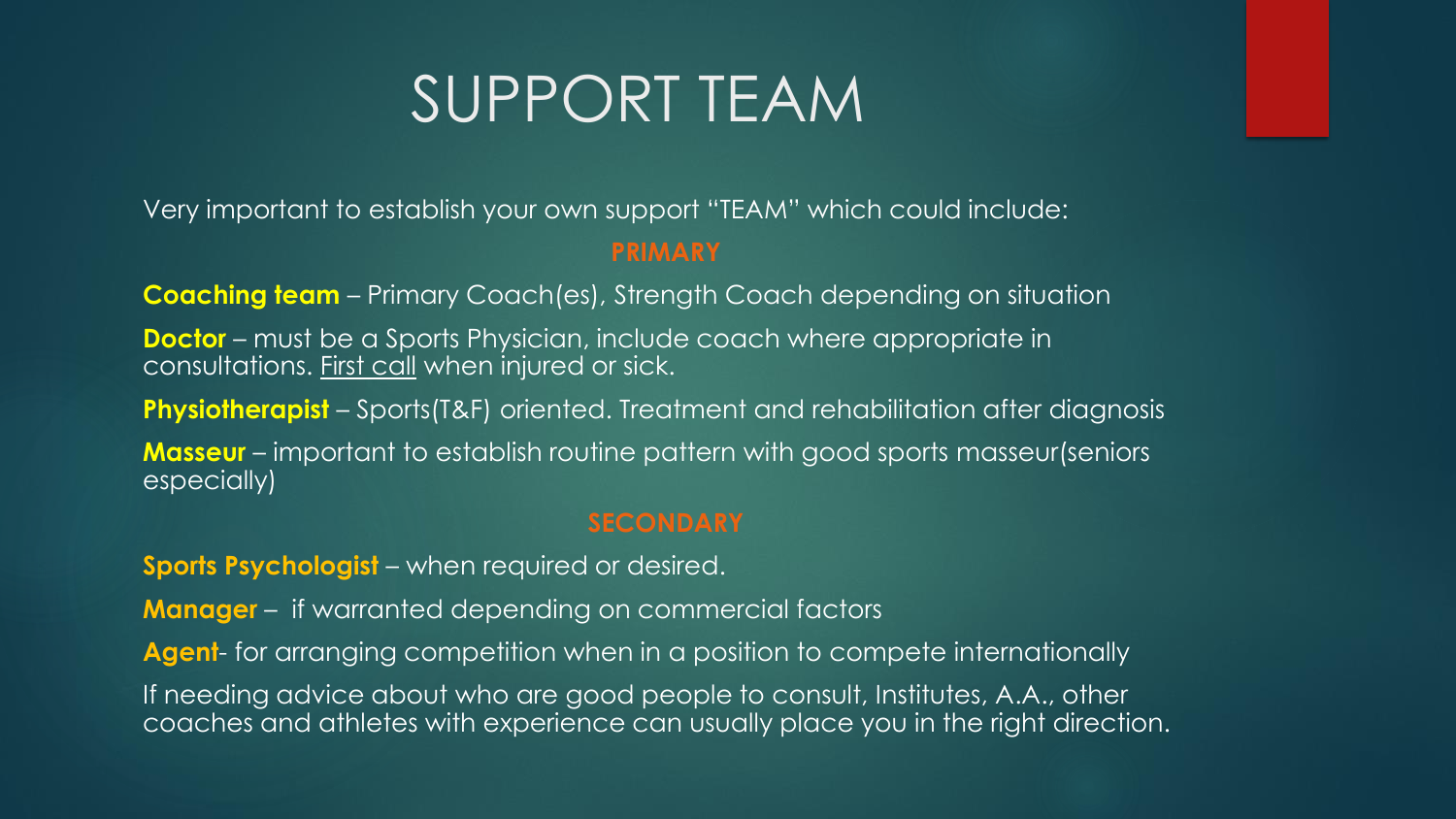# TEAM FREEMAN 2000

CATHERINE(TEAM LEADER) HUSBAND – ALEXANDER(at time) FORMER MANAGER –NIC

COACH – FORT AGENT – MAURIE NAT.TEAM HEAD – CHRIS WARDLAW

▶ DOCTOR – PETER FULLER PHYSIO – ROSS SMITH

MASSEUR – GARY MIRITIS

TRAINING PARTNER – SEAN MCLAUGHLIN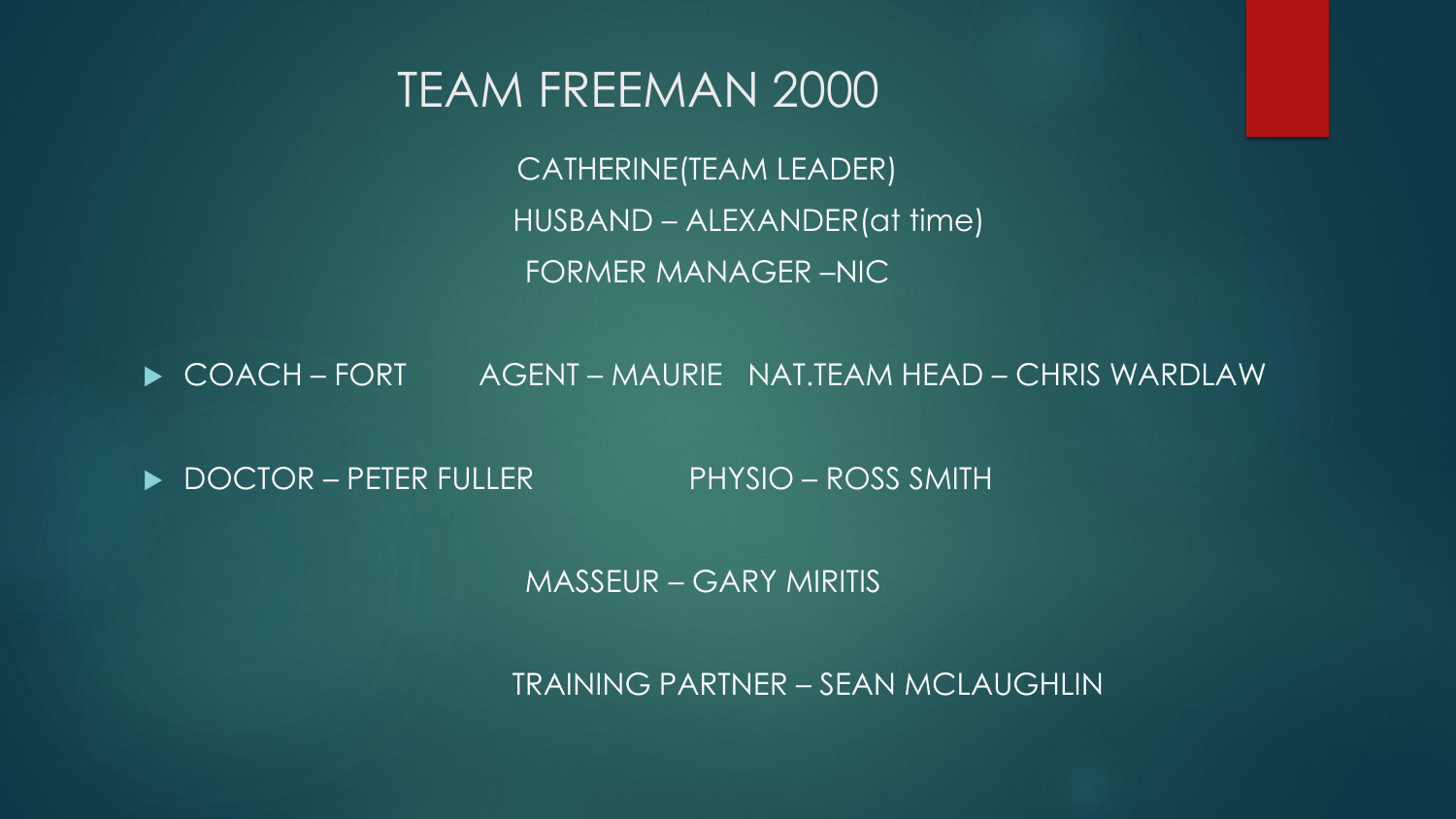#### INJURY PROTOCOL

**WHAT IS RECOMMENDED WHEN AN ATHLETE IS INJURED**

ATHLETE IMMEDIATELY TAKES STEPS TO MINIMISE IMPACT OF INJURY (R.I.C.E.), ADVISES ASAP COACH IF NOT PRESENT.

IF DEGREE OF INJURY REQUIRES MEDICAL TREATMENT, ATHLETE SEEKS AN APPOINTMENT WITH APPROPRIATE PRACTITIONER **AS SOON AS POSSIBLE.** COACH MAY ASSIST THIS PROCESS WITH DIRECT CONTACT.

**GUIDELINES FOR CHOOSING PRACTITIONER**:

IF THE INJURY DIAGNOSIS IS NOT CLEAR, OR THE TYPE OF INJURY IS SUCH THAT FURTHER INVESTIGATION IS APPROPRIATE, IT IS IMPORTANT TO OBTAIN A DIAGNOSIS AND COMMENCE APPROPRIATE TREATMENT ASAP. MEDICAL PRACTITIONERS WITH SPORTS MEDICINE QUALIFICATIONS MUST BE CONSULTED IN THE FIRST INSTANCE (SEE BELOW). PATHOLOGY MAY BE REQUIRED WHICH CAN BE ARRANGED AND ASSESSED BY THE DOCTOR. WHEN THE DIAGNOSIS IS CLEAR, A TREATMENT PLAN WILL BE COMMENCED.

IF INJURY DOES NOT REQUIRE SPECIFIC DIAGNOSIS, IT MAY BE APPROPRIATE TO CONSULT RECOMMENDED PHYSIOTHERAPIST AS FIRST POINT OF TREATMENT. THIS WOULD ALSO APPLY IN CASES OF ON-GOING ISSUES AS PART OF A TREATMENT PLAN.

IF PRACTICABLE AND WITH PERMISSION OF ATHLETE/PARENTS, COACH SHOULD ATTEND INITIAL CONSULTATION TO SUPPORT THE ATHLETE AND ASK QUESTIONS ABOUT PROGNOSIS AND TREATMENT. IF UNABLE TO ATTEND, MOST PRACTITIONERS, WITH PERMISSION, WILL PROVIDE INFORMATION TO THE COACH EITHER BY PHONE OR IN WRITING.

#### **EARLY DIAGNOSIS IS VITAL**

TREATMENT PLAN IS DEVISED AND ATHLETE ENCOURAGED TO COMPLY. COACH MONITORS REGULARLY THROUGHOUT TREATMENT PERIOD AND SUPPORTS ATHLETE WITH REGULAR CONTACT. STRENGTH AND CONDITIONING COACH IF APPLICABLE SHOULD ALSO BE INVOLVED. OFTEN CROSS TRAINING WILL ENABLE THE ATHLETE TO MAINTAIN CONDITION TO MINIMISE TIME TO RETURN TO NORMAL ACTIVITY EVEN WITH SERIOUS INJURY.

BE GUIDED BY THE PRACTIONERS REGARDING THE REHABILITATION PLAN. PHYSIOTHERAPISTS AND OTHER RELATED PROFESSIONALS ARE THE EXPERTS ON REHAB. ALWAYS SEEK OUT WHAT CAN BE DONE TO MINIMISE LOSS OF CONDITION.

SPORTS MEDICINE PRACTITIONERS ARE NOW CLASSED AS SPECIALISTS AND MAY NEED REFERRAL FROM GP/PHYSIO TO BE CONSULTED.

CONTINUE TO DEVELOP LIAISON WITH SPORTS MEDICINE PRACTIONERS TO ENABLE DIRECT CONTACT AND PRIORITY. EARLY INTERVENTION IS VERY IMPORTANT BOTH PHYSIOLOGICALLY AND PSYCHOLOGICALLY.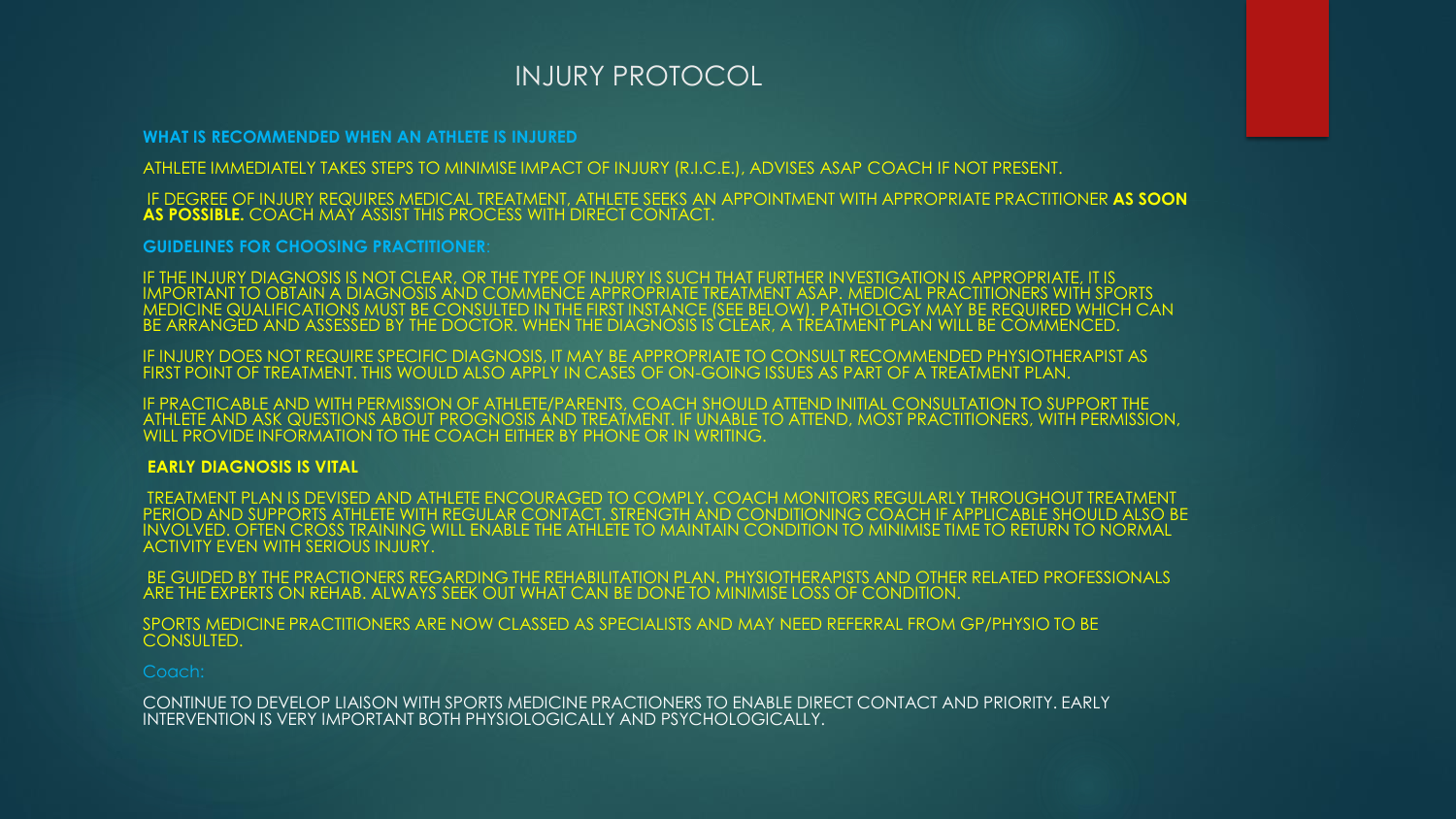# **BEING PROFESSIONAL IS ABOUT MAXIMISING THE POSITIVES AND MINIMISING THE NEGATIVES**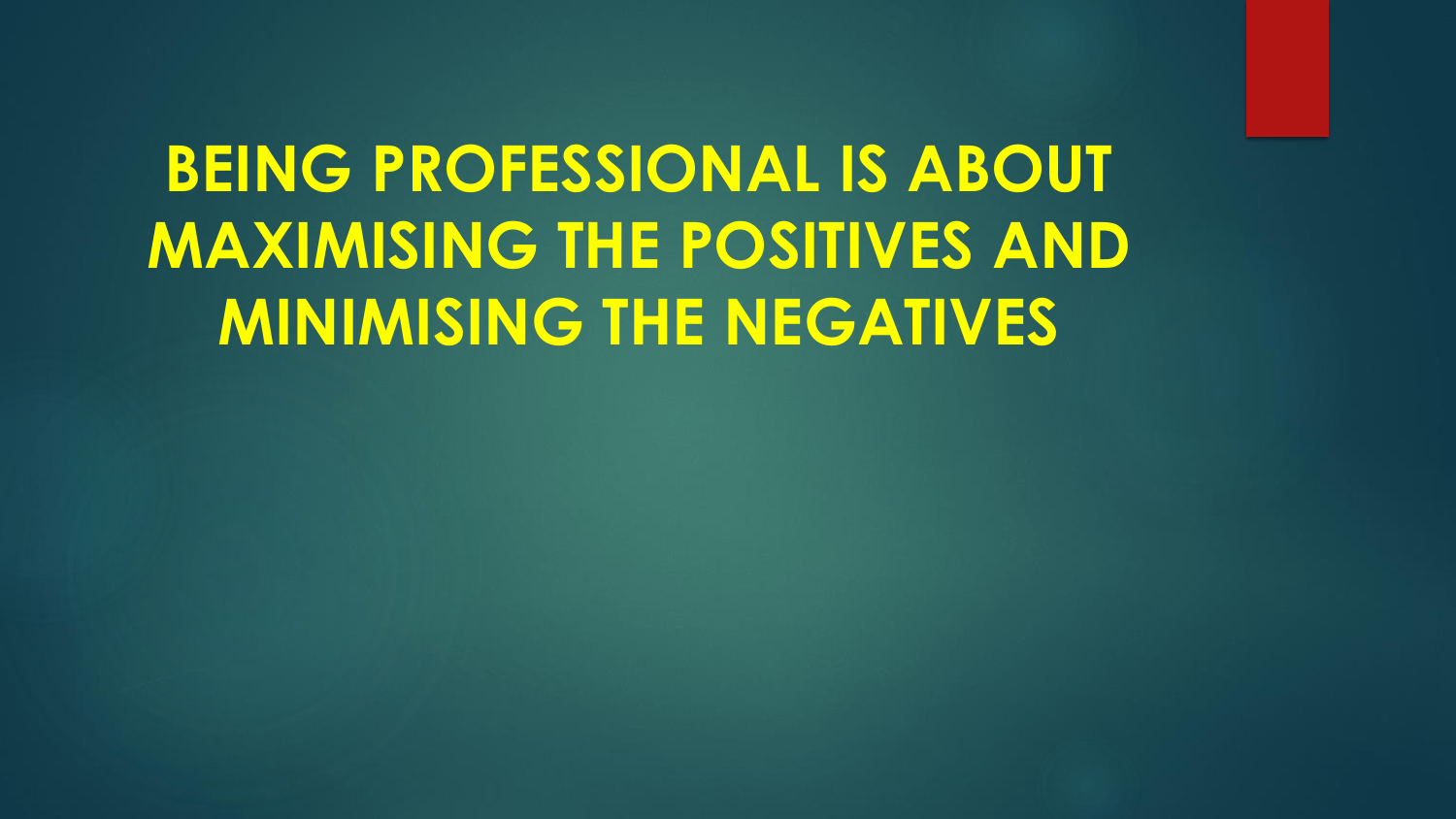# Primary school to Olympic Champion

CATHY FREEMAN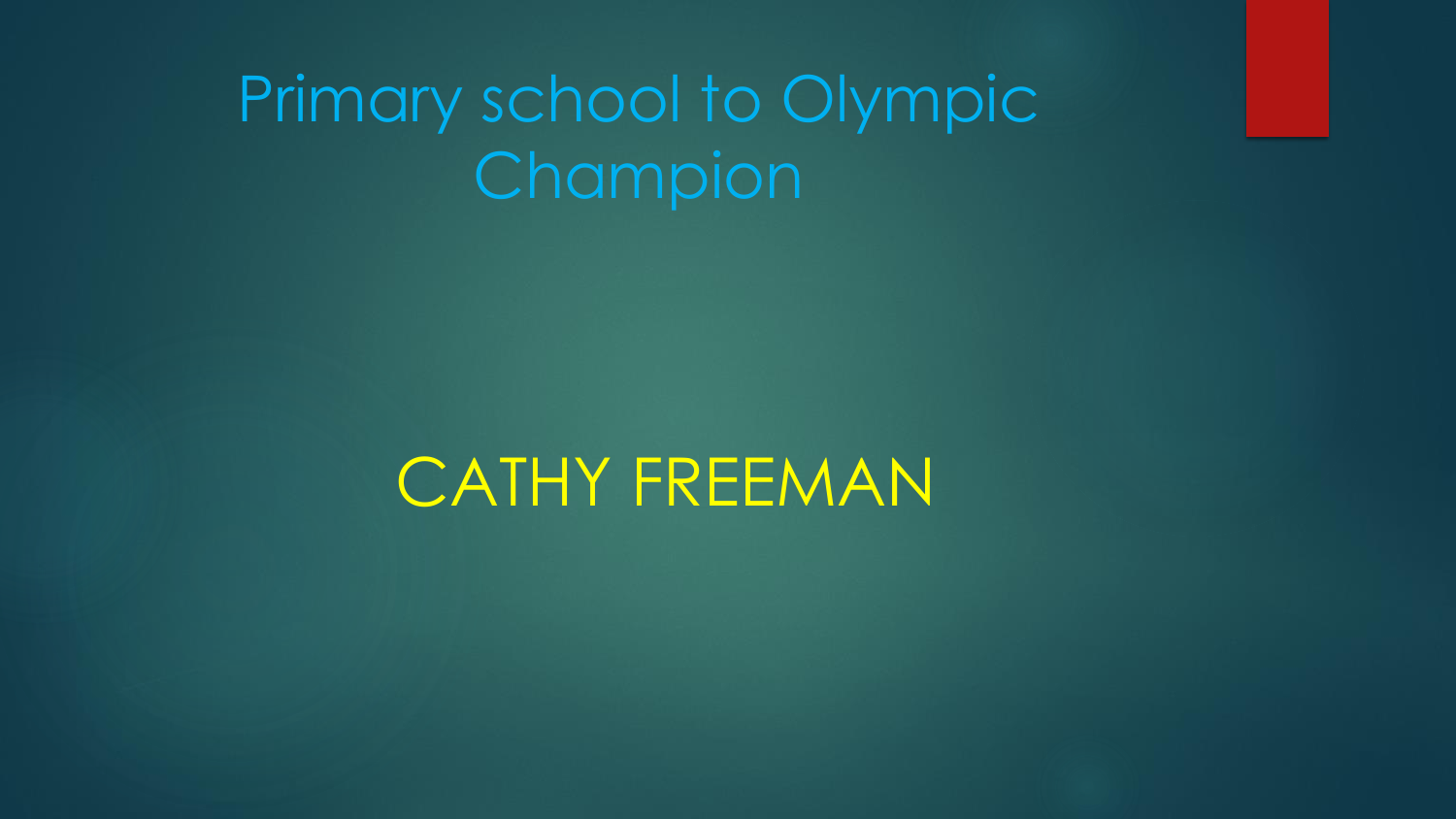NATIONAL AGE CHAMPIONSHIPS 1984 (AGED 11) HIGH JUMP - 1.53m (NAT. AGE RECORD) QUEENSLAND CHAMPIONSHIPS 1984 (AGED 11) 100m 13.51 200m 26.72 U/16 HIGH JUMP - 1.72m U/17 (started more formal training) 100m - 11.9, THEN 11.67, THEN 3rd IN Comm. Games Trials 100m HURDLES 14.26 (1st NATIONAL AGE CHAMPS) U/18 200m 23.59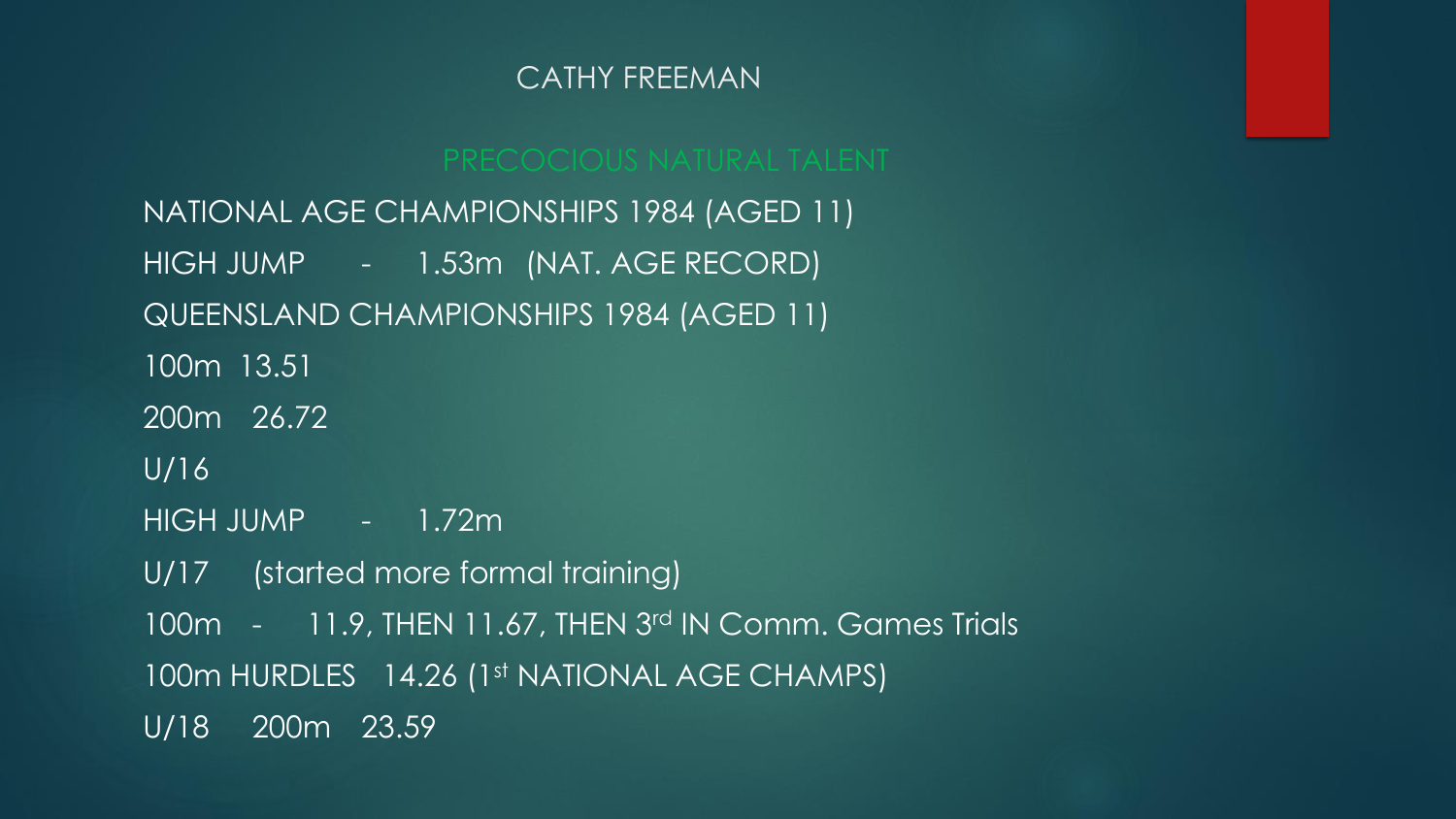

# INTERNATIONAL CAREER COMMENCED 1990 COMMONWEALTH GAMES 1990 - GOLD MEDAL 4 x 100m RELAY WORLD JUNIOR CHAMPIONSHIPS 1990 5<sup>TH</sup> PLACE 200m NATIONAL CHAMPIONSHIPS 1990 200m 23.36 NATIONAL CHAMPIONSHIPS 1991 200m 23.50

1991 SELECTED FOR WORLD CHAMPIONSHIPS 4 x 100m RELAY DID NOT RUN

AGED 18 AND CAREER IS IN DOUBT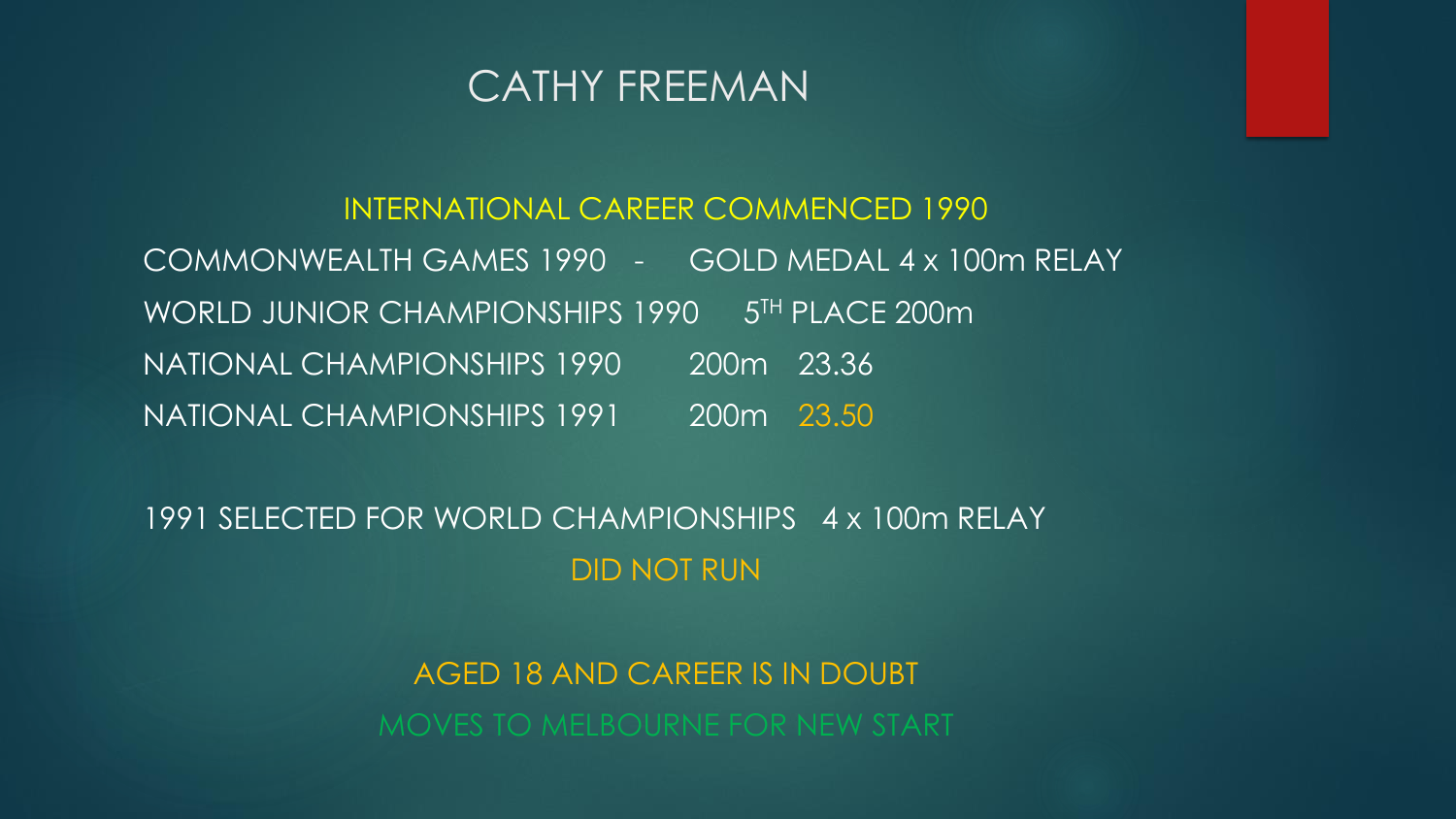1992 INTERNATIONAL CAREER RESTARTED VICTORIAN CHAMPIONSHIPS 100m,200m, 400m WINS ALL 3(400m 52.06) PERTH GP 400m 51.53 QUALIFIED FOR OG BARCELONA MELBOURNE GP 200m 23.09(ANKLE INJURY) 3 rd AUSTRALIAN SENIOR CHAMPIONSHIPS 400m 52.20 (poor race plan)

1992 OLYMPIC PREPARATION - EUROPE BIRMINGHAM BRITISH AAA's 400m 51.14 (NATIONAL JUNIOR RECORD) BARCELONA OLYMPICS  $\begin{array}{ccc} - & 2^{\text{nd}} & \text{ROUND} & 51.52 & \text{DNA FOR SEMIS} \end{array}$ SEOUL WORLD JUNIORS - 200m 2<sup>nd</sup> PLACE 23.20 1993 (AGED 20) 200m SYDNEY 22.62 200m MELBOURNE 22.54 STUTTGART WC 22.58 SF 1994 (AGED 21) MONTE CARLO 400m 50.18 (national rec) COMMONWEALTH GAMES CANADA 200m 22.25(1) 400m 50.38(1)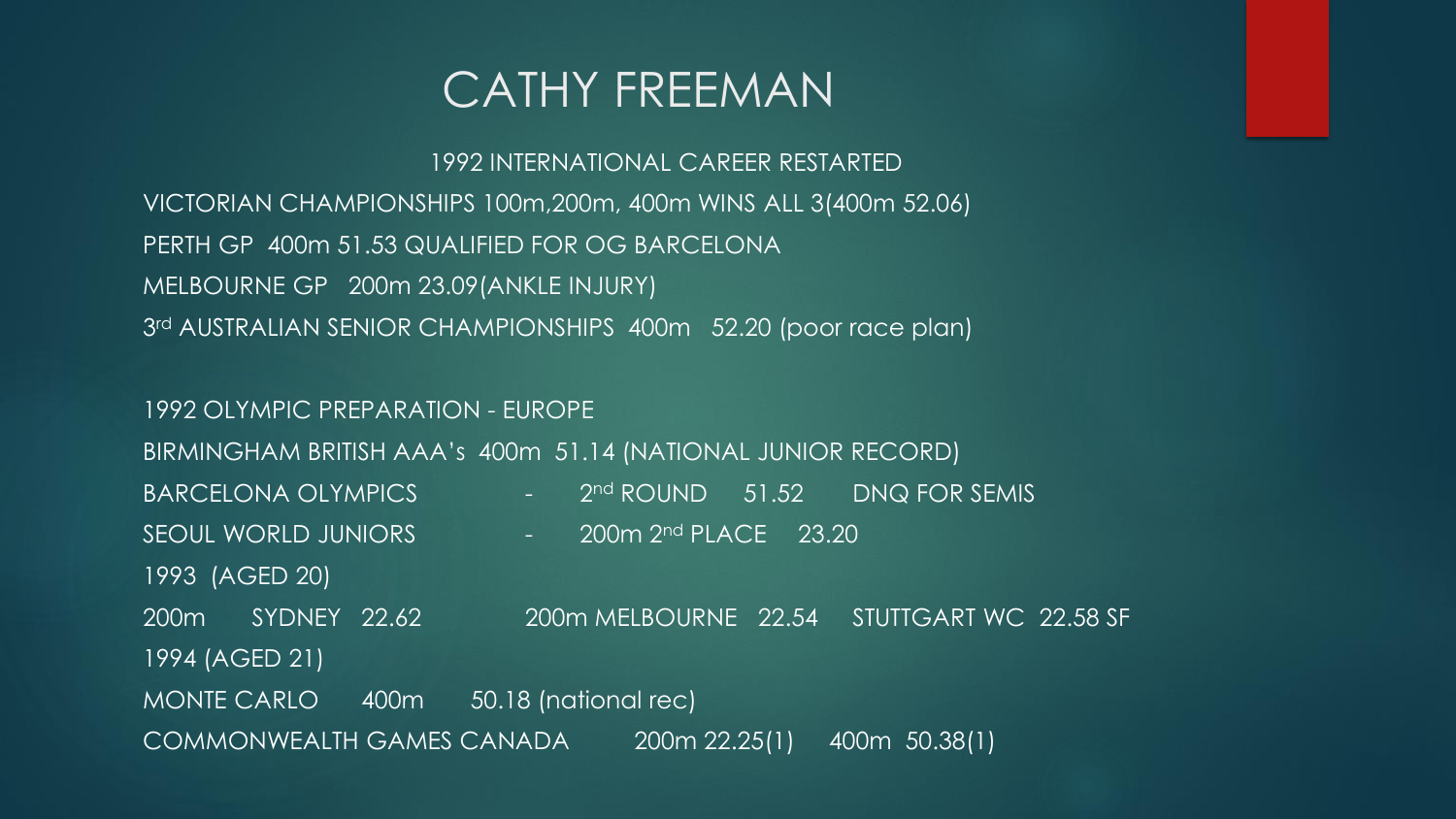

### NOW ESTABLISHED AS ELITE SENIOR INTERNATIONAL

HIGHLIGHTS after 1994 1996 OG ATLANTA 48.63 (NAT. REC.)

1997 WC ATHENS 400m 1st (Lane 1)

1999 WC SEVILLE 400m 1st

2000 OG SYDNEY 400m 1st 49.11 (2ND FASTEST TIME), 200m 22.52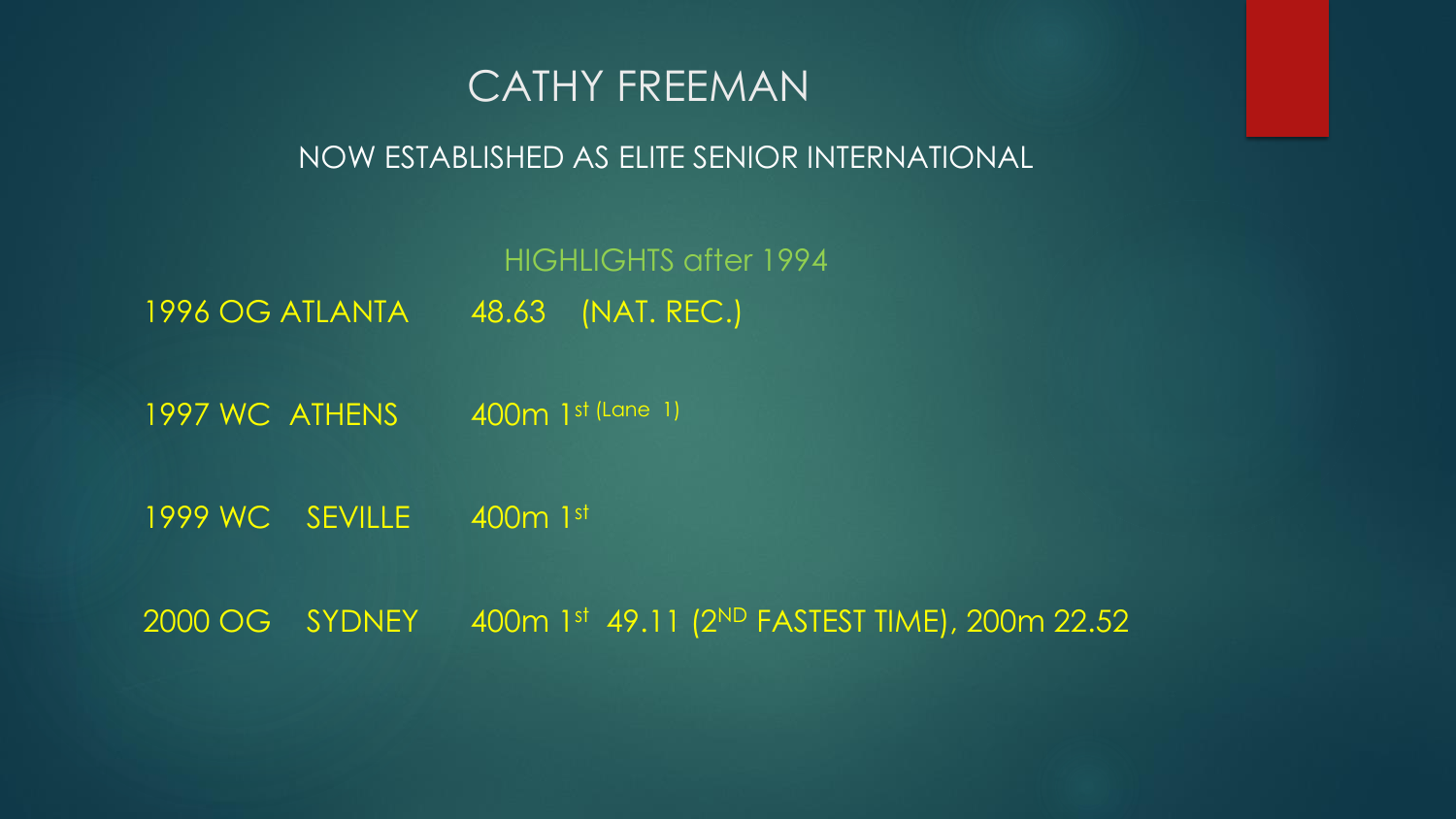#### PRINCIPLE OF REPEATABLE EXCELLENCE

|          | 1996             |                                     | <b>COMPETITION PROGRAMS IN 2 OLYMPIC YEARS</b> | 2000             |                   |                  |
|----------|------------------|-------------------------------------|------------------------------------------------|------------------|-------------------|------------------|
| 15/1     | CANBERRA         | 200m 22.76(3                        | 8/1                                            | <b>ADELAIDE</b>  | 400m              | 50.96(1)         |
| 25/2     | <b>HOBART</b>    | 400m 50.46(1)                       | $11/2$                                         | <b>BRISBANE</b>  | 200 <sub>m</sub>  | 22.78(3)         |
| 29/2     | MELB             | 400m 49.85(1)NR                     | 13/2                                           | SYDNEY           | 200 <sub>m</sub>  | 22.94(2)         |
| 9/3      | SYDNEY           | 100m 11.72(1)-1.4                   | 26/2                                           | MELB             | 400m              | 50.00(1)         |
| 10/3     | $\mathbf{H}$     | 200m 22.89(1)-2.1                   | 27/2                                           | MELB             | 200 <sub>m</sub>  | 22.78(1)         |
| 14/3     | <b>BRISBANE</b>  | 400m 50.22(1)                       | 2/3                                            | MELB             | 400m              | 50.31(1)         |
| 8/4      | STAWELL          | 400m 50.5(1)                        | 10/6                                           | <b>TURIN</b>     | 400m              | 51.20(1)         |
| 18/5     | <b>ATLANTA</b>   | 400m 50.39(2)                       | 17/6                                           | LILLE            | 200 <sub>m</sub>  | 22.90(2)         |
| 26/5     | <b>EUGENE</b>    | 400m 50.40(1)                       | 23/6                                           | <b>PARIS</b>     | 200 <sub>m</sub>  | 22.62(1)         |
| 2/6      | <b>VANCOUVER</b> | 100m 11.27(1), 200m 22.63(1)        | 28/6                                           | <b>ATHENS</b>    | 400m              | 50.04(1)         |
| 23/6     | <b>CORK</b>      | 200m 22.67(1)                       | 5/7                                            | LAUSANNE         | 400m              | 49.56(1)         |
| 30/6     | <b>GATESHEAD</b> | 400m 49.96(1)                       | 28/7                                           | <b>OSLO</b>      | 400m              | 50.76(1)         |
| 5/7      | <b>OSLO</b>      | 400m 49.81(1) NR                    | 18/8                                           | <b>MONACO</b>    | 400m              | 49.48(1)         |
| 12/7     | <b>LONDON</b>    | 400m 49.59(1)NR                     | 25/8                                           | <b>BRUSSELS</b>  | 400m              | 49.78(1)         |
| 29/7,1/8 | ATLANTA OG       | 400m 48.63(2) NR, CR, 200m 22.76(6) | 28/8                                           | <b>GATESHEAD</b> | 200m              | 22.57(1)         |
| 11/8     | <b>LONDON</b>    | 300m 36.43(1)                       | 22/9                                           | SYDNEY           |                   | 400mH 51.63(1)   |
| 16/8     | <b>ZURICH</b>    | 200m 22.55(6)                       | 23/9                                           | SYDNEY           |                   | 400m R2 50.31(1) |
| 23/8     | <b>BRUSSELS</b>  | 400m 49.48(1)                       | 24/9                                           | SYDNEY           |                   | 400mS/F 50.01(1) |
| 25/8     | SHEFFIELD        | $200m$ 22.53w(1)                    | 25/9                                           | SYDNEY           |                   | 400mF 49.11(1)   |
| 8/9      | <b>MILAN</b>     | 400m 49.60(1)                       | 27/9                                           | SYDNEY           | 200m H            | 23.11            |
| 16/9     | <b>TOKYO</b>     | 400m $51.97(1)$                     | 27/9                                           | SYDNEY 200m      | 2 <sup>nd</sup> R | 22.75            |
|          |                  |                                     | 28/9                                           | SYDNEY 200m      | S/F               | 22.71            |
|          |                  |                                     | 28/9                                           | SYDNEY 200m      | F                 | 22.53            |

30/9 SYDNEY 4 X 400m F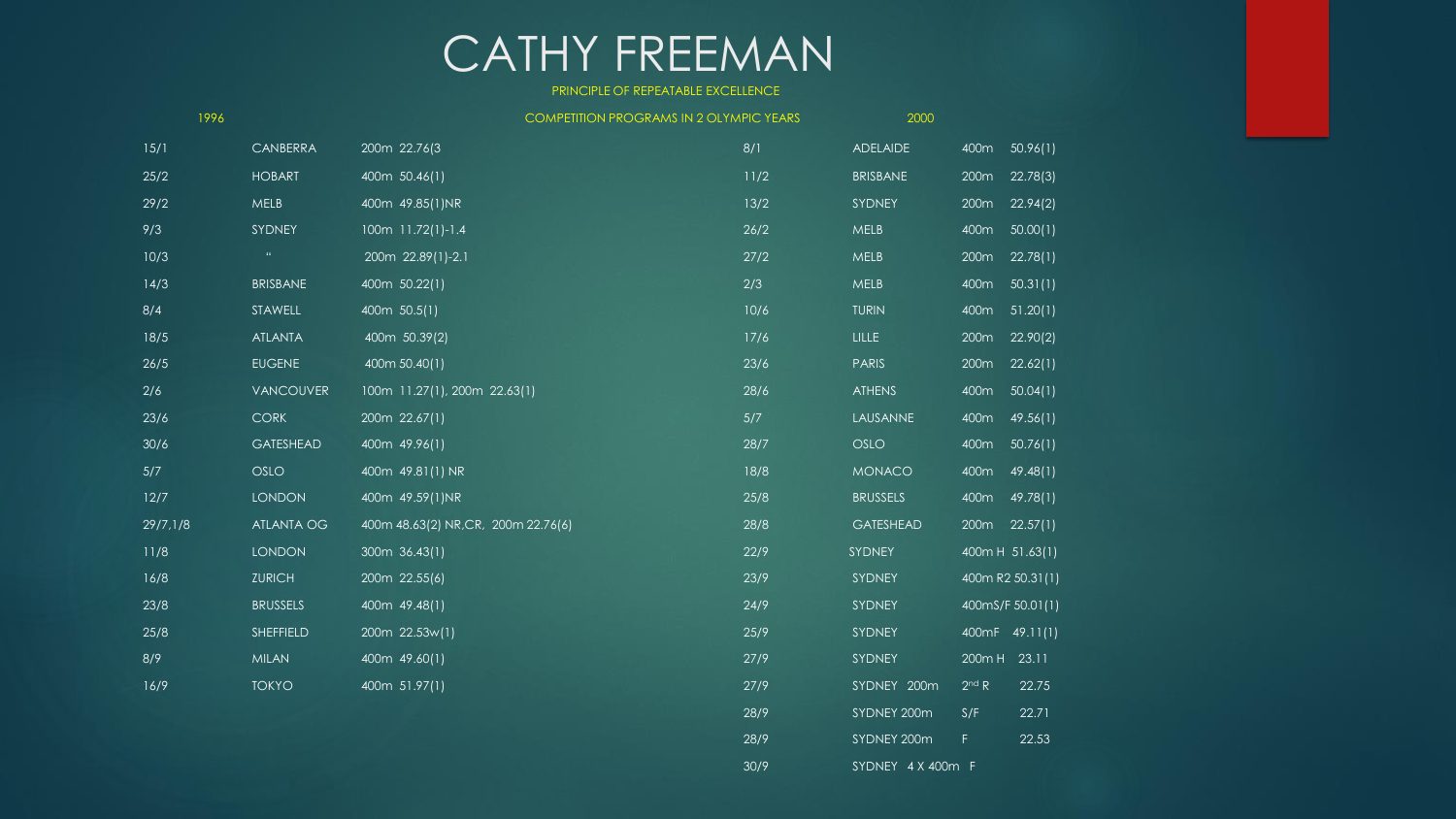#### TRAINING

BASIC PRINCIPLES: ATHLETE MUST ATTAIN THE HIGHEST LEVELS OF FITNESS OPTIMAL BODY COMPOSITION(BUT NOT OBSESSIVE ABOUT SKINFOLDS) STRENGTH TRAINING, CIRCUIT TRAINING, RECOVERY, RUNNING INJURY PREVENTION

IN MAY 1992 AGED 19 CATHERINE WAS TRAINING FOR OG IN BARCELONA. SHE WAS DOING 6 SESSIONS PER WEEK STILL TRAINING ONCE PER DAY. STRENGTH TRAINING X 1, HILLS X 1, TRACK REPS X 4 IN MONTH OF JUNE 1992 SHE DID 28 TRAINING UNITS (THERE WERE TRAVEL DAYS)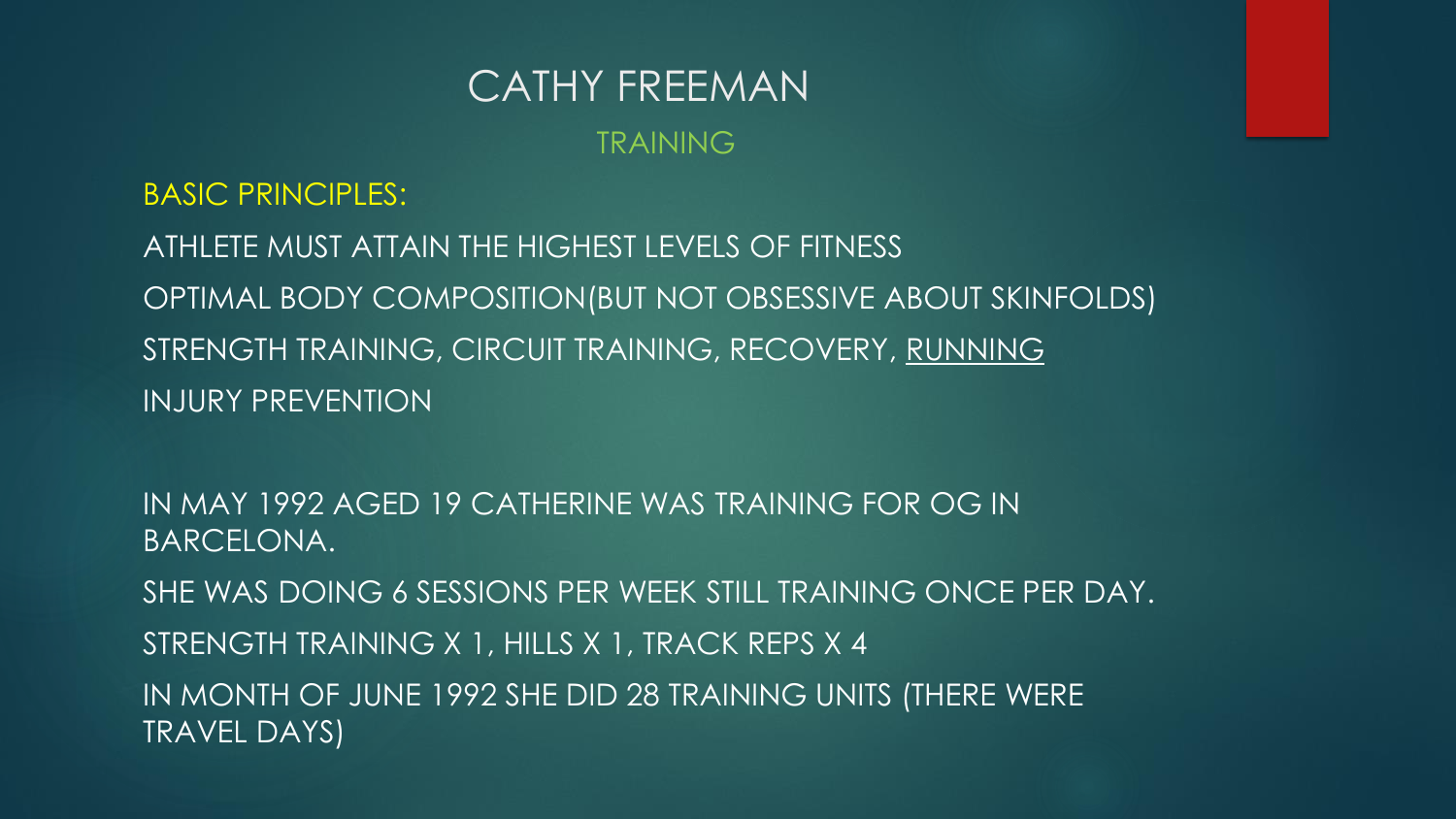# JUNE 1992: (28 TRAINING UNITS)

| $IV^{\prime}$ UIN 1/0 | U A TUUTTEAJI NUNJ                           |                   | $V^\prime$ $U^\prime$ $U^\prime$ $U^\prime$ $U^\prime$ $U^\prime$ $U^\prime$ $U^\prime$ $U^\prime$ $U^\prime$ $U^\prime$ $U^\prime$ $U^\prime$ $U^\prime$ $U^\prime$ $U^\prime$ $U^\prime$ $U^\prime$ $U^\prime$ $U^\prime$ $U^\prime$ $U^\prime$ $U^\prime$ $U^\prime$ $U^\prime$ $U^\prime$ $U^\prime$ $U^\prime$ $U^\prime$ $U^\prime$ $U^\prime$ $U^\prime$ $U^\prime$ $U^\prime$ $U^\prime$ $U^\prime$ $U^\prime$<br>$1 \times 250$ |
|-----------------------|----------------------------------------------|-------------------|------------------------------------------------------------------------------------------------------------------------------------------------------------------------------------------------------------------------------------------------------------------------------------------------------------------------------------------------------------------------------------------------------------------------------------------|
| <b>TUES 2/6</b>       | 400m TRIAL 53.0 + STRIDES                    |                   | THURS 18/6 RELAY PRACTICE                                                                                                                                                                                                                                                                                                                                                                                                                |
| <b>WED 3/6</b>        | TRACK: 2 x 200m, 30 SEC, 200m 10min B/W SETS | FRI 19/6          | REST                                                                                                                                                                                                                                                                                                                                                                                                                                     |
|                       | (28.0/27.1, 27.4/26.4)                       | SAT 20/6          | W/UP                                                                                                                                                                                                                                                                                                                                                                                                                                     |
| THURS 4/6             | TRACK: 5 x 120m SUB MAX.                     | SUN 21/6          | COMP. 200m 23.27, 4 X 400                                                                                                                                                                                                                                                                                                                                                                                                                |
| FRI 5/6               | STRENGTH & COND.                             | <b>MON 22/6</b>   | $W/U + RUN$ THRUS                                                                                                                                                                                                                                                                                                                                                                                                                        |
| SAT 6/6               | 200m FROM BLOCKS (24.0)                      | <b>TUES 23/6</b>  | 6 X 145m 16.4, 16.9, 17.5, 17.4, 17.4, 18.9                                                                                                                                                                                                                                                                                                                                                                                              |
| <b>SUN 7/6</b>        | REST(W/U)                                    |                   | 6min, 4.30, 4, 4, 3min rec                                                                                                                                                                                                                                                                                                                                                                                                               |
| <b>MON 8/6</b>        | <b>AEROBIC RUN</b>                           | <b>WED 24/6</b>   | $2 \times 300$ m, 40.8, 38.8, $2 \times 3 \times 120$ m                                                                                                                                                                                                                                                                                                                                                                                  |
| <b>TUES 9/6</b>       | STRENGTH & COND.                             | <b>THURS 25/6</b> | REST/TRAVEL                                                                                                                                                                                                                                                                                                                                                                                                                              |
| WED 10/6              | TRACK: 5 x 200m, 8,6,4,2min REC              | FRI 26/6          | W/U                                                                                                                                                                                                                                                                                                                                                                                                                                      |
|                       | THURS 11/6 TRACK: 400m, 300m, 200m, 3 x 120m | SAT 27/6          | COMP AAA'S 400m HEAT 52.42                                                                                                                                                                                                                                                                                                                                                                                                               |
| FRI 12/6              | S&C, POOL                                    | <b>SUN 28/6</b>   | COMP AAA'S 400m 51.14 (NJR)                                                                                                                                                                                                                                                                                                                                                                                                              |
| SAT 13/6              | TRACK: 4 x 150m SUB MAX                      | <b>MON 29/6</b>   | W/U RUN THRUS                                                                                                                                                                                                                                                                                                                                                                                                                            |
| SUN 14/6              | TRACK: 2 x 250m, 3 x 120m                    | <b>TUES 30/6</b>  | 10 x 130m RHYTHM                                                                                                                                                                                                                                                                                                                                                                                                                         |
| <b>MON 15/6</b>       | <b>TRAVEL TO LONDON</b>                      | WED $1/7$         | 2 X 250m, 4 x 150m                                                                                                                                                                                                                                                                                                                                                                                                                       |
| <b>TUES 16/6</b>      | $\mathbf{H}$                                 |                   |                                                                                                                                                                                                                                                                                                                                                                                                                                          |

| MON 1/6         | 5 X 150m EASY RUNS                           | <b>WED 17/6</b>  | AM: S&C, PM: 3 X 20, 2 X 100, 2 X 150<br>1 X 250        |
|-----------------|----------------------------------------------|------------------|---------------------------------------------------------|
| <b>TUES 2/6</b> | 400m TRIAL 53.0 + STRIDES                    |                  | THURS 18/6 RELAY PRACTICE                               |
| <b>WED 3/6</b>  | TRACK: 2 x 200m, 30 SEC, 200m 10min B/W SETS | FRI 19/6         | <b>REST</b>                                             |
|                 | (28.0/27.1, 27.4/26.4)                       | SAT 20/6         | W/UP                                                    |
| THURS 4/6       | TRACK: 5 x 120m SUB MAX.                     | SUN 21/6         | COMP. 200m 23.27, 4 X 400                               |
| $FRI$ 5/6       | STRENGTH & COND.                             | <b>MON 22/6</b>  | $W/U + RUN$ THRUS                                       |
| SAT 6/6         | 200m FROM BLOCKS (24.0)                      | <b>TUES 23/6</b> | 6 X 145m 16.4, 16.9, 17.5, 17.4, 17.4, 18.9             |
| SUN 7/6         | REST(W/U)                                    |                  | 6min, 4.30, 4, 4, 3min rec                              |
| <b>MON 8/6</b>  | <b>AEROBIC RUN</b>                           | <b>WED 24/6</b>  | $2 \times 300$ m, 40.8, 38.8, $2 \times 3 \times 120$ m |
| TUES 9/6        | <b>STRENGTH &amp; COND.</b>                  |                  | THURS 25/6 REST/TRAVEL                                  |
|                 | WED 10/6 TRACK: 5 x 200m, 8,6,4,2min REC     | FRI 26/6         | W/U                                                     |
|                 | THURS 11/6 TRACK: 400m, 300m, 200m, 3 x 120m | SAT 27/6         | COMP AAA'S 400m HEAT 52.42                              |
| FRI 12/6        | S&C, POOL                                    | <b>SUN 28/6</b>  | COMP AAA'S 400m 51.14 (NJR)                             |
| SAT 13/6        | TRACK: 4 x 150m SUB MAX                      | <b>MON 29/6</b>  | W/U RUN THRUS                                           |
| $SUN$ 14/6      | TRACK: 2 x 250m, 3 x 120m                    | <b>TUES 30/6</b> | 10 x 130m RHYTHM                                        |
| MON 15/6        | <b>TRAVEL TO LONDON</b>                      | WED 1/7          | 2 X 250m, 4 x 150m                                      |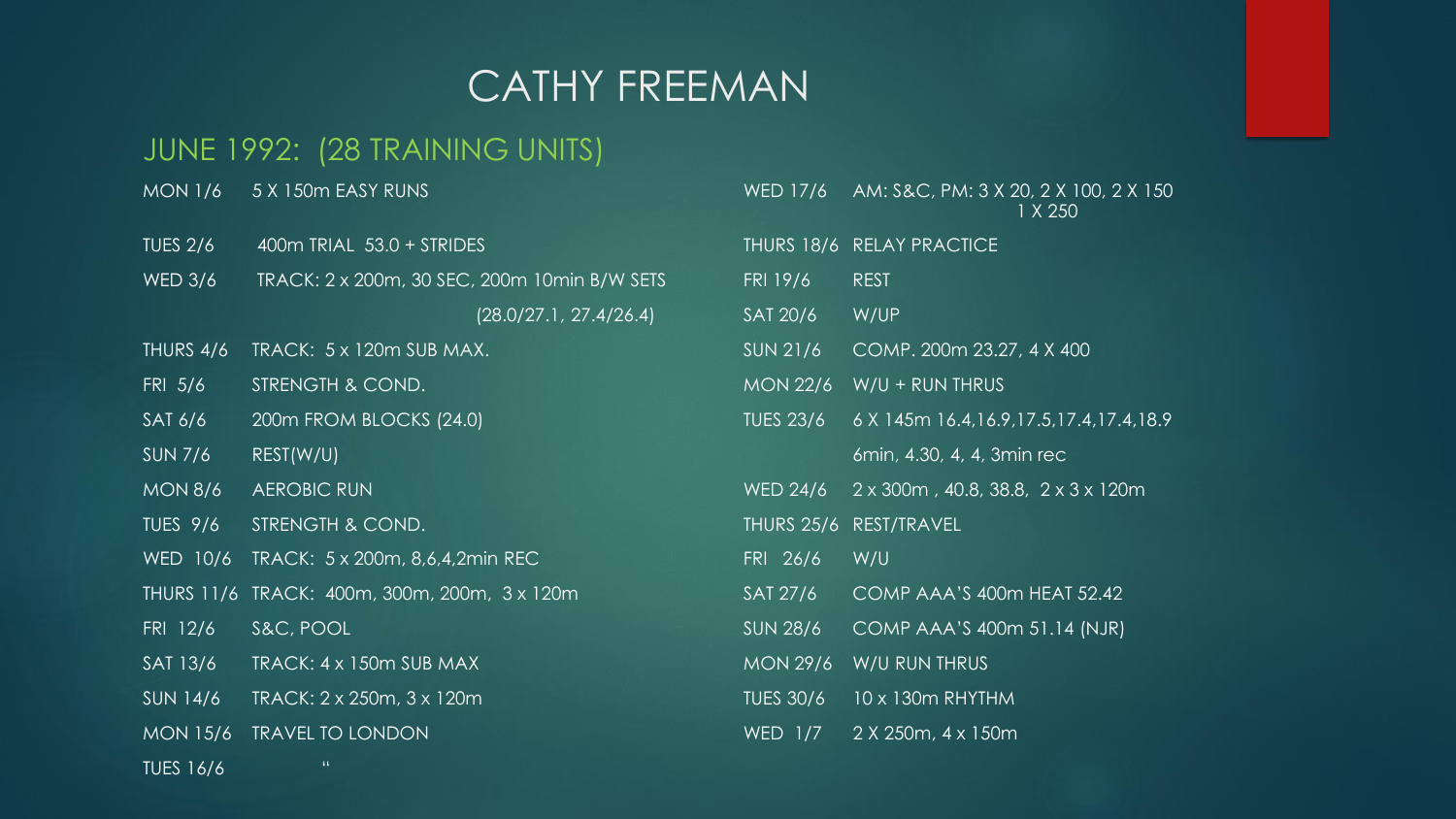#### JUNE 1993 (50 TRAINING UNITS)

TUES 1/6 AM: 4 x 250m, PM: 180m,130m,80m x50 3 WED 16/6 AM: 4x300m, 6min, PM: HILLS WED 2/6 PLYOMETRICS THUR 17/6 AM: SPA, PM: 2x5x150m,4,8min THURS 3/6 AM: 6 x 120m PM: 2x300m,7min,4x150m,4min,4x80m FRI 18/6 AM: PLYOS, PM: S&C FRI 4/6 AM: PLYOMETRICS PM: S&C SAT 19/6 REC. SAT 5/6 REC. SUN 20/6 2x150m, 5x130m, 4min REC SUN 6/6 STARTS – 40m, 4 x 250m MON 7/6 AM: PLYOS PM: S&C TUES: 22/6 AM: SPA PM: 250m, 2x200,30sec TUES 8/6 AM: 4x150m EASY,3x80m PM: 500m,400m,300m,200m WED 23/6 REC. WED 9/6 AM: 8 x 120m, PM: EASY RUN 30min THURS 24/6 2 x 4 x 150m, 3min, 8min THUR 10/6 AM: SPA PM: 3 x 250, 5 x 130, 4 x 60 FRI 25/6 S&C FRI 11/6 AM:PLYOS PM: S&C SAT 26/6 HILLS SAT 12/6 REC. SUN 27/6 60m, 200m, 150m, SUN 13/6 STARTS + 3 x 300, 6min, 3min MON 28/6 AM: PLYOS PM: S&C MON 14/6 AM: PLYOS, PM: S&C TUES 29/6 AM: 4x150m PM: 2x6x130 TUES 15/6 AM: SPA PM: 6 x 150m WED 30/6 AM: SPA PM: 4x60, 3x120, 2x250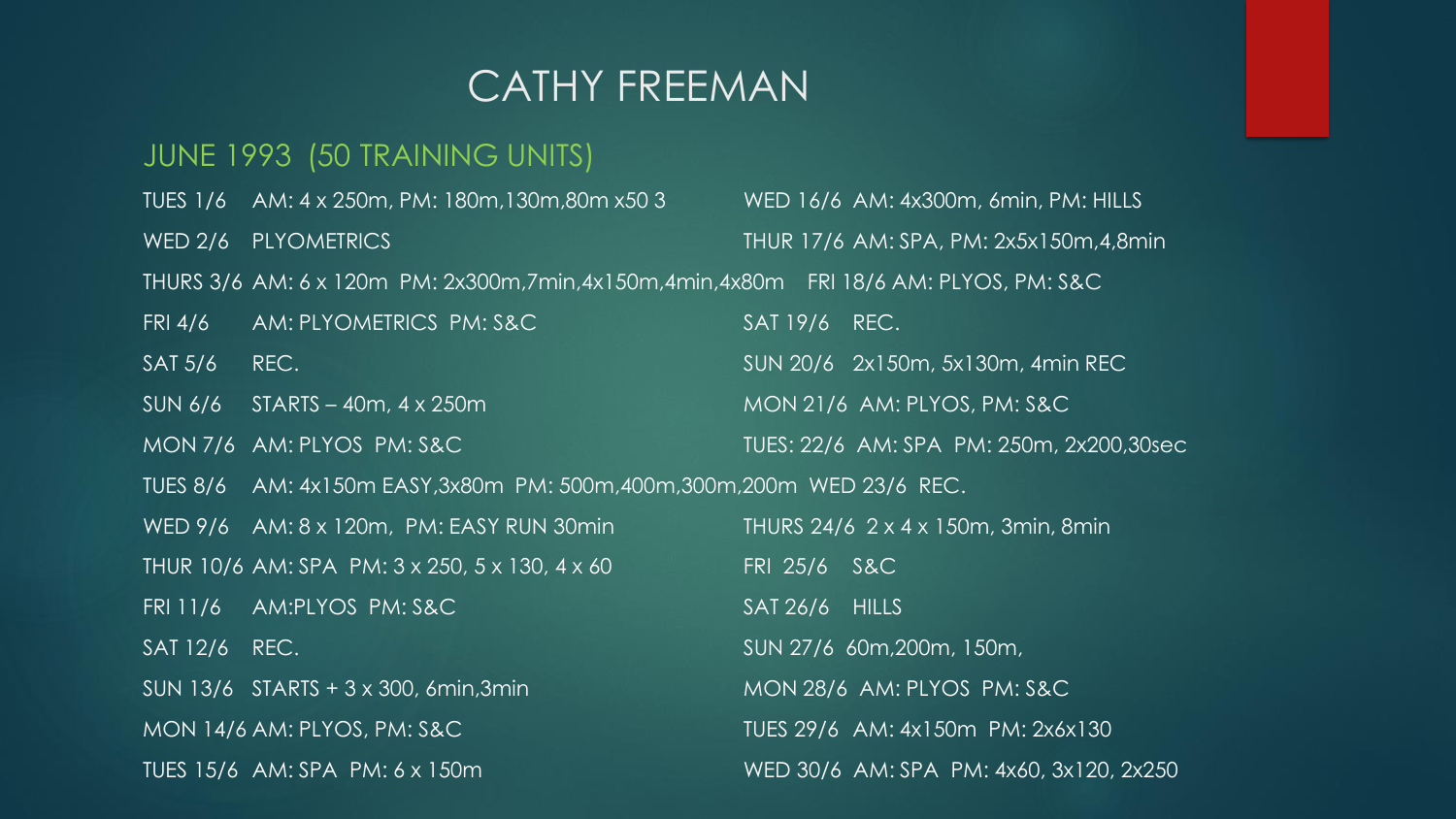THE BASIS OF HER TRAINING WAS BUILT AROUND SPECIFICITY. SESSIONS WERE BUILT AROUND A MIX OF TRAINING AT SPEEDS RANGING FROM FASTER THAN RACE PACE TO SPEEDS CORRESPONDING TO THE SLOWEST RACE SEGMENT. I.E. 7.0MPS - 9.5MPS. WE USED SPLIT 400 SESSIONS WIDELY. AEROBIC TRAINING WAS MINIMAL AS I BELIEVED THAT THIS IMPORTANT SYSTEM WAS DEVELOPED WITH THE VOLUME OF WORK DONE. SPEED SHOULD BE INCORPORATED THROUGHOUT THE PROGRAM WHATEVER THE TRAINING MODEL.

CATHERINE LARGELY COMPLIED WITH A MODIFIED DOUBLE PERIODISATION MODEL AS SHE WAS REQUIRED TO HAVE 2 PEAKS PER YEAR WITH THE MAIN PEAK OCCURRING IN JULY – SEPTEMBER MOST YEARS.

SHE WAS VERY RESILIENT AND COULD COPE WITH A HIGH VOLUME OF INTENSIVE TRACKWORK AND SHE EMPLOYED GOOD RECOVERY PRACTICES.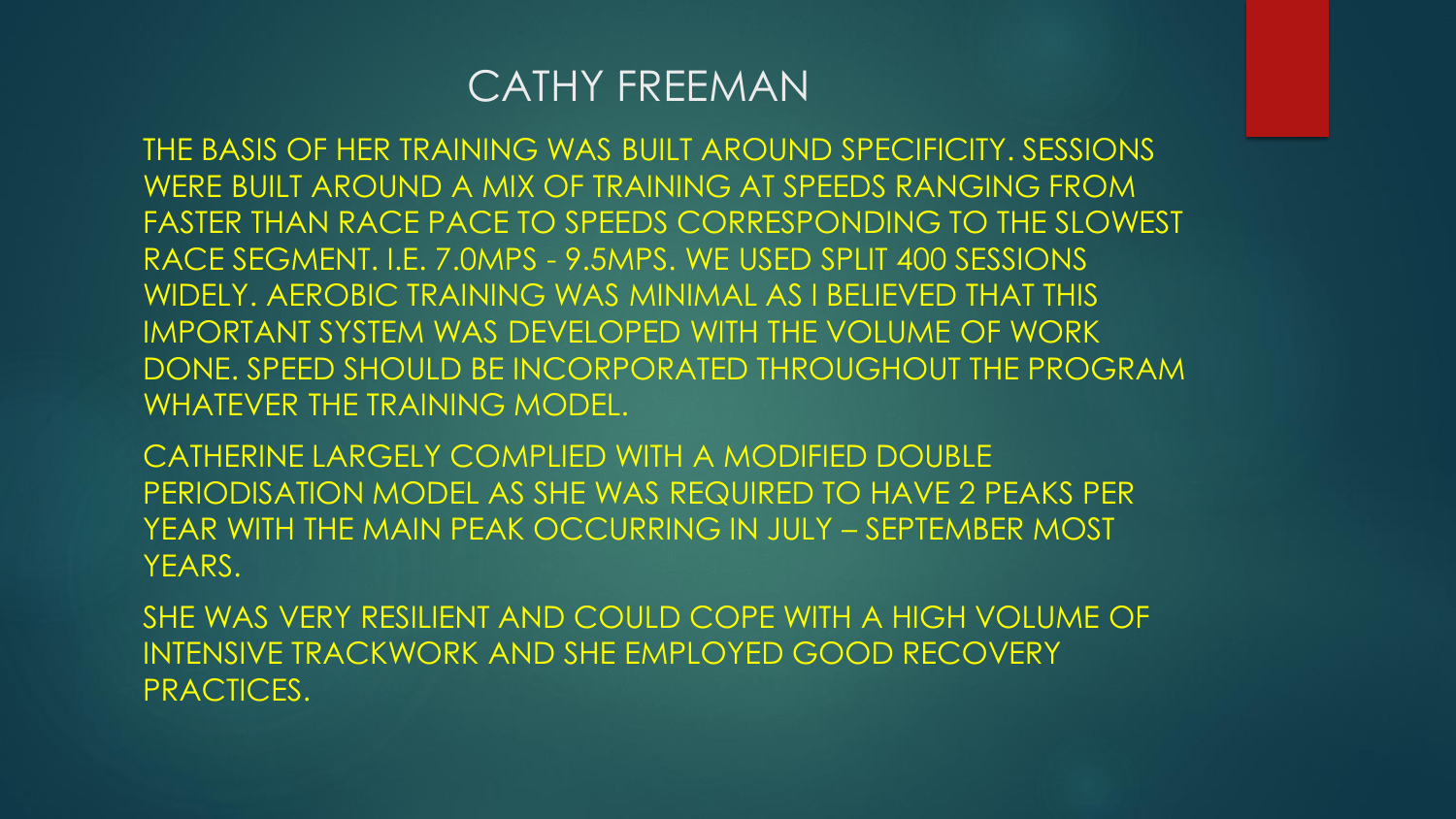#### THESE ARE SOME ACTUAL SESSIONS DONE BY CATHY IN THE OLYMPIC YEARS

| 28th January 1996          | 500m 73.4<br>400m 57.5<br>300m 43.3<br>400m 60.4<br>500m 75.4 | 8min<br>8min<br>10 <sub>min</sub> | 10min (Special Endurance) |                                                     |                     |
|----------------------------|---------------------------------------------------------------|-----------------------------------|---------------------------|-----------------------------------------------------|---------------------|
| 30th January 1996          | 6 x 300m                                                      |                                   |                           | 2min 45.5, 47.4, 47.3, 47.4, 47.2, 44.3 (Int.Tempo) |                     |
| 4th February 1996          | 500m 73.4<br>400m 57.8<br>300m 40.9<br>200m 25.5              |                                   | 8 <sub>min</sub><br>6min  | 10min (Special Endurance)                           |                     |
| 30th June 2000             | 450m 60.6<br>$3 \times 150$ m                                 |                                   | 15min<br>5min,3min        | (Special Endurance)<br>18.0, 18.5, 18.3             |                     |
| 11 <sup>th</sup> July 2000 | $3 \times 300$ m<br>$3 \times 200$ m, 5min, 2min              | 15min                             | 7min,3min                 | 38.4, 38.5, 39.5<br>24.4, 23.9, 24.1                | (Special Endurance) |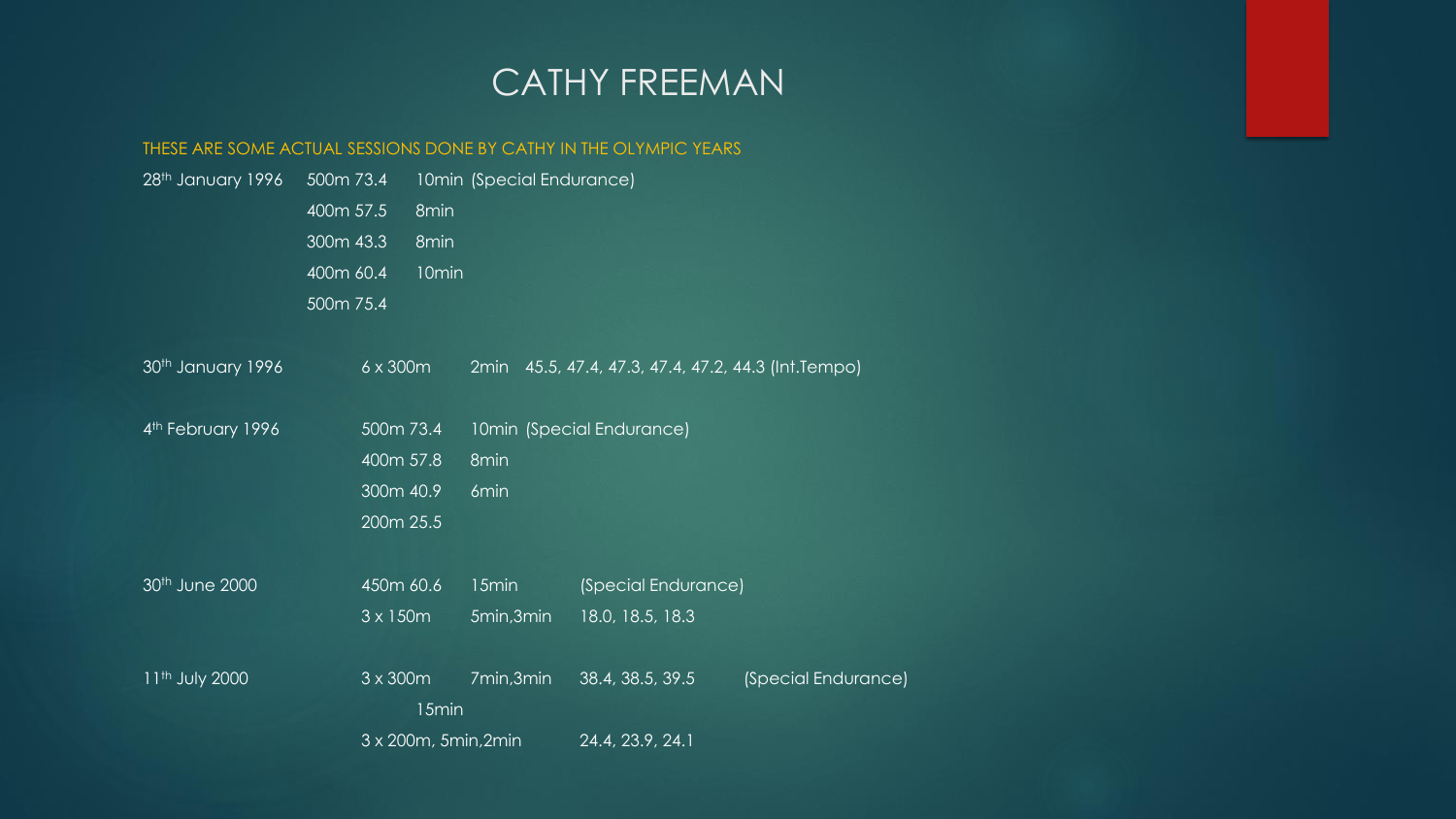## ACTUAL SESSIONS DONE BY CATHERINE FREEMAN DURING OLYMPIC YEARS

| 25TH July 2000                  | 200m (23.5), 1min, 200m (24.4)                           | 15min |       |  |  |
|---------------------------------|----------------------------------------------------------|-------|-------|--|--|
|                                 | 200m(23.4), 1min, 200m(25.3)                             | 15min |       |  |  |
|                                 | 4 x 120m fast rhythm, walk back                          |       |       |  |  |
| 1 <sup>st</sup> August 2000     | 4 x 150m 4 min rec. (roll start), 17.1, 16.9, 17.0, 17.1 |       |       |  |  |
|                                 | 4 x 120m, 4min rec. ( " ) 13.9, 14.1, 13.9, 13.8         |       |       |  |  |
| 2 <sup>nd</sup> August 2000     | 300m (36.6), 7min, 300m (37.9),                          |       | 15min |  |  |
|                                 | 200m(23.9), 5min, 200m(24.7), 2min, 200m(26.1),<br>10min |       |       |  |  |
|                                 | 3 x 120m sub max rhythm                                  |       |       |  |  |
| 12 <sup>th</sup> August 2000    | 300m(38.1), 1min, 150m (19.4)                            | 12min |       |  |  |
|                                 | 300m(38.1), 1min, 150m (19.8)                            | 12min |       |  |  |
|                                 | 300m(37.5), 1min, 150m (19.6)                            |       |       |  |  |
|                                 |                                                          |       |       |  |  |
| 13 <sup>th</sup> September 2000 | 200m(23.0), 1 min, 200m(24.6)                            | 15min |       |  |  |
|                                 | 200m(23.0), 1min 150m(17.1)                              |       |       |  |  |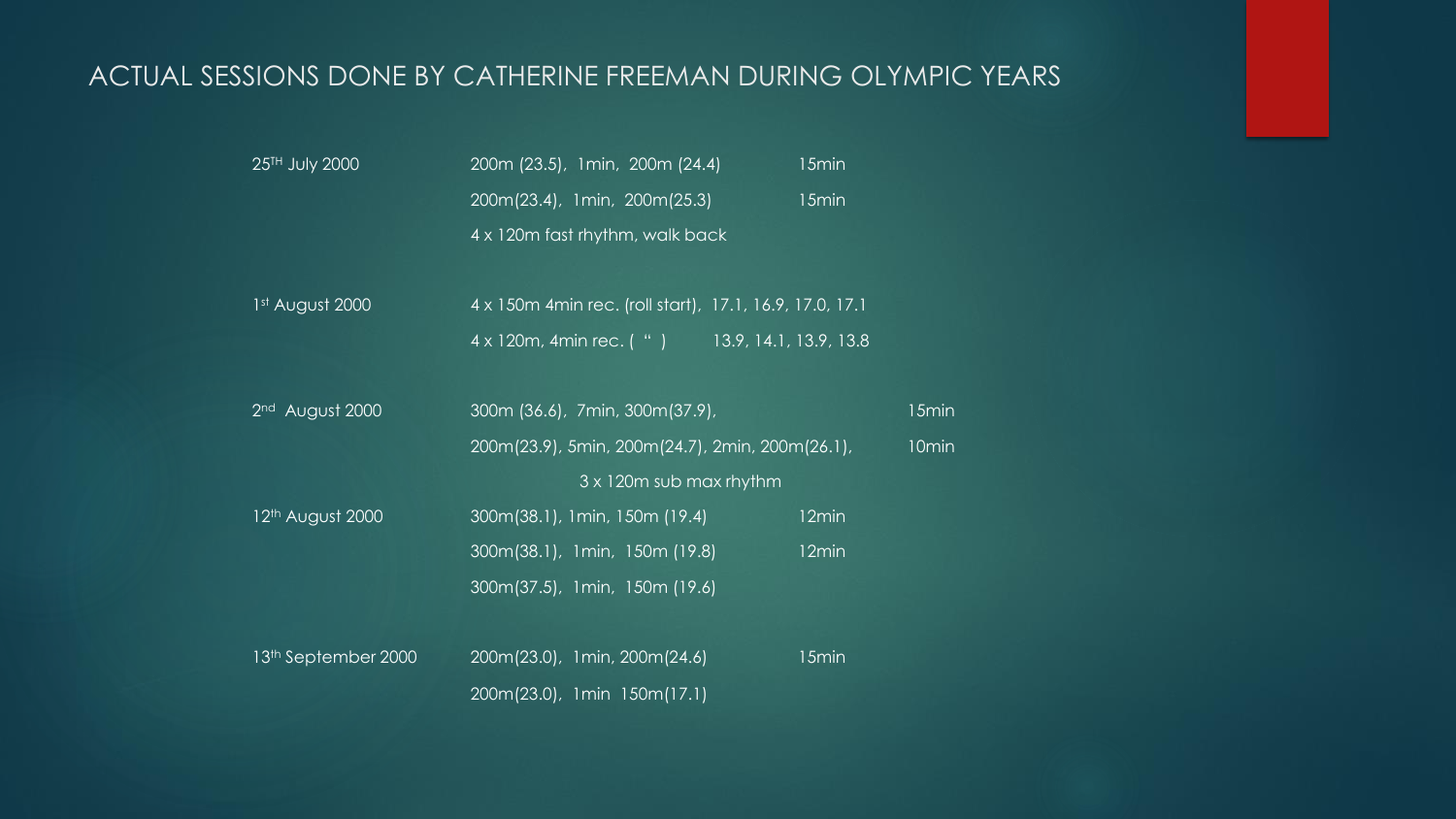SESSIONS CONTINUED: 2000

- 16/7 4 x 200m, walk 80m, 120m, 10mins+ b/w 23.7,23.5,23.6,23.3
- 22/7 6 x 200m, 5min,4min,3min,2min,1min rec. 24.6,25.4,25.1,25.2,26.4,26.1
- 25/7 200m, 1min, 200m, 15min, 200m,1min, 200m 23.5-24.4 23.4-25.3 15min, 4 x 120m rhythm
- 2/8 300m,7min,300m, 15min, 200m,5min, 200m, 2min,200m 36.6, 37.9, 23.9,24.7,26.1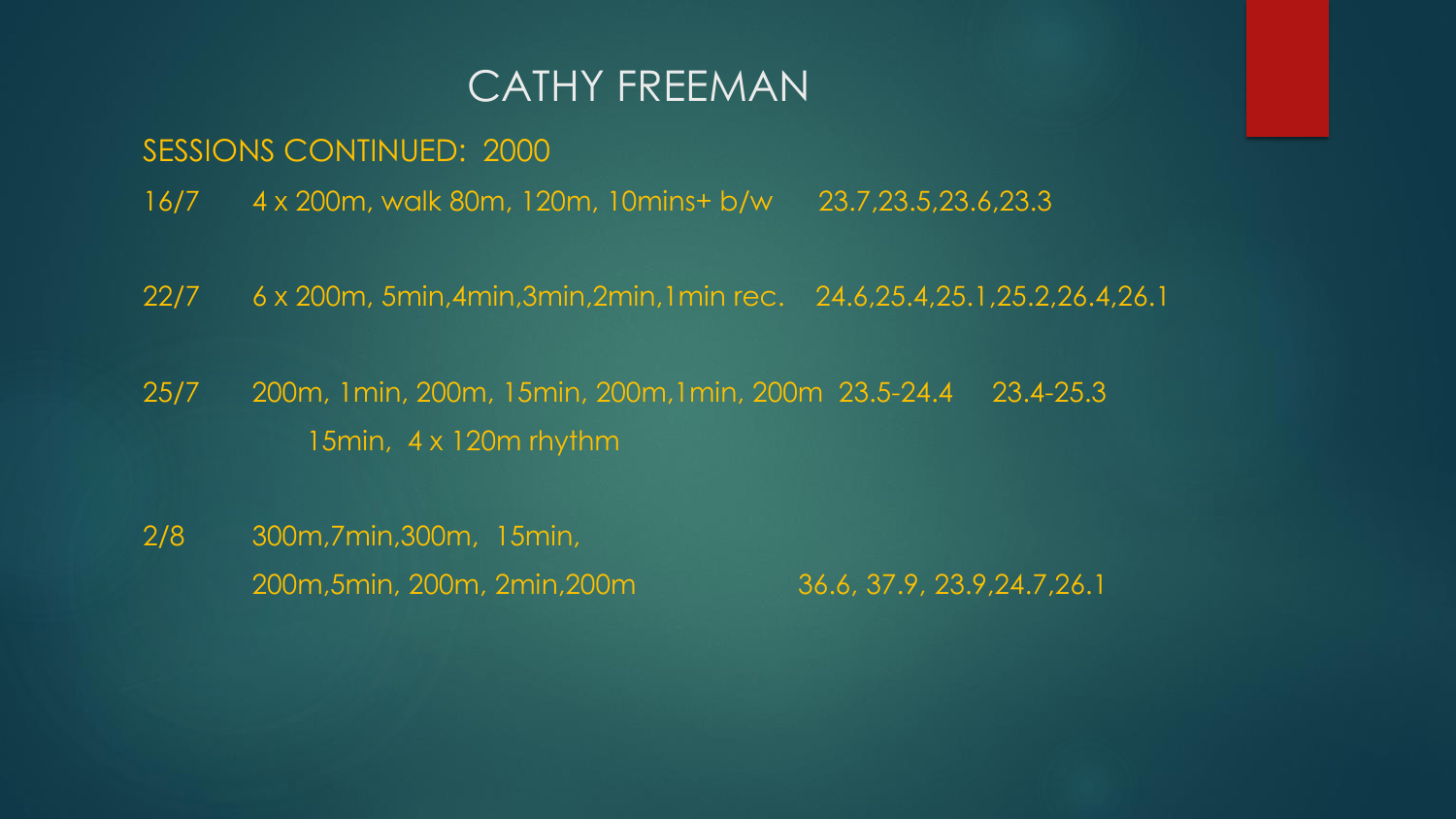#### **Some Specific 400m sessions:**

6 x 200m at 2nd half of 400m race pace e.g. 30 sec. 5min,4min,3min,2min,1min recov. Try and hold the speed all session.

300m fast, 10min, 250m fast, 12min, 180m fast

300m race practice, 10min, 3 x 200m, 2nd half pace e.g 30sec, 3min b/w, 8min, 3 x 120m fast 1min rec b/w.

200m, fast relaxed as per race plan, 1min recov. 200m as fast as possible, 20min recov. 150m fast, 1min, 150m fast as possible.

500m, (best 400m time plus 20 sec),10min, 400m, (best 400m time plus 5sec) 8min, 300m, best 400m time minus 12 sec 6min, 200m, 4min, 150m fast as possible.

300m race plan, 2min recov, 150m fast. 12 min, 250m strong, 90 sec recov. 120m, 10min, 200m, 1min, 100m.

3 x 300m, strong last 100m, 10min rec

250m, 5min, 200m, 3min, 200m, 10min, 200m, 5min, 150m, 2min, 150m. all race pace +/-

300m, 7min, 300m, 15min, 200m 5min, 200m, 2min, 200m, all race specific, 10min, 3 x 120m fast relaxed.

350m,(400m pb less 2sec), 6min, 200m, 3min 200m, 2min 150m, 2min 120m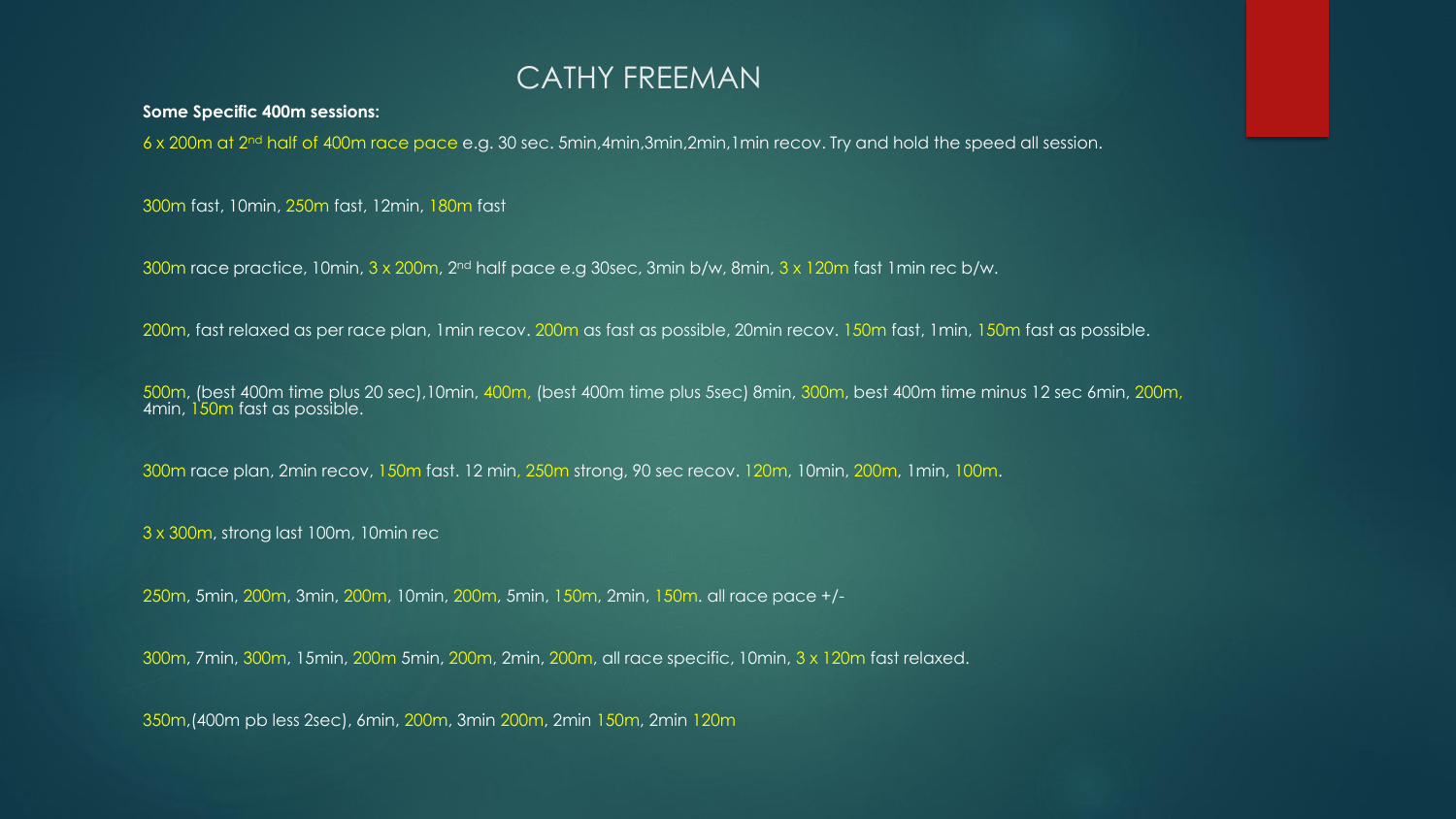## STRENGTH TRAINING DEC 1996

| <b>PRIMARY LIFTS:</b>                 |                         |                               |                               |                |
|---------------------------------------|-------------------------|-------------------------------|-------------------------------|----------------|
| <b>BENCH PRESS</b>                    | $6 \times 57.5$         |                               | $5 \times 60$ $4 \times 62.5$ | $3 \times 65$  |
| SQUAT <sub>1/2</sub>                  | $5 \times 100$          | $4 \times 110$ $3 \times 120$ |                               | $3 \times 120$ |
| <b>POWER CLEAN</b>                    | $\overline{5\times 55}$ | $4 \times 57.5$ 3 $\times$ 60 |                               | $3 \times 60'$ |
| SECONDARIES:                          |                         |                               |                               |                |
| <b>HIP FLEXOR/EXTENSOR</b>            |                         | $2 \times 20, 2 \times 15$    |                               |                |
| <b>UPRIGHT ROWS</b>                   |                         | $2 \times 15 \times 20$ kg    |                               |                |
| <b>STEP UPS</b>                       |                         | $2 \times 15 \times 25$ kg    |                               |                |
| <b>ABS CIRCUIT</b>                    |                         | <b>SETS</b>                   |                               |                |
| CHIN UPS (REVERSE GRIP) 1 x 12, 1 x 8 |                         |                               |                               |                |